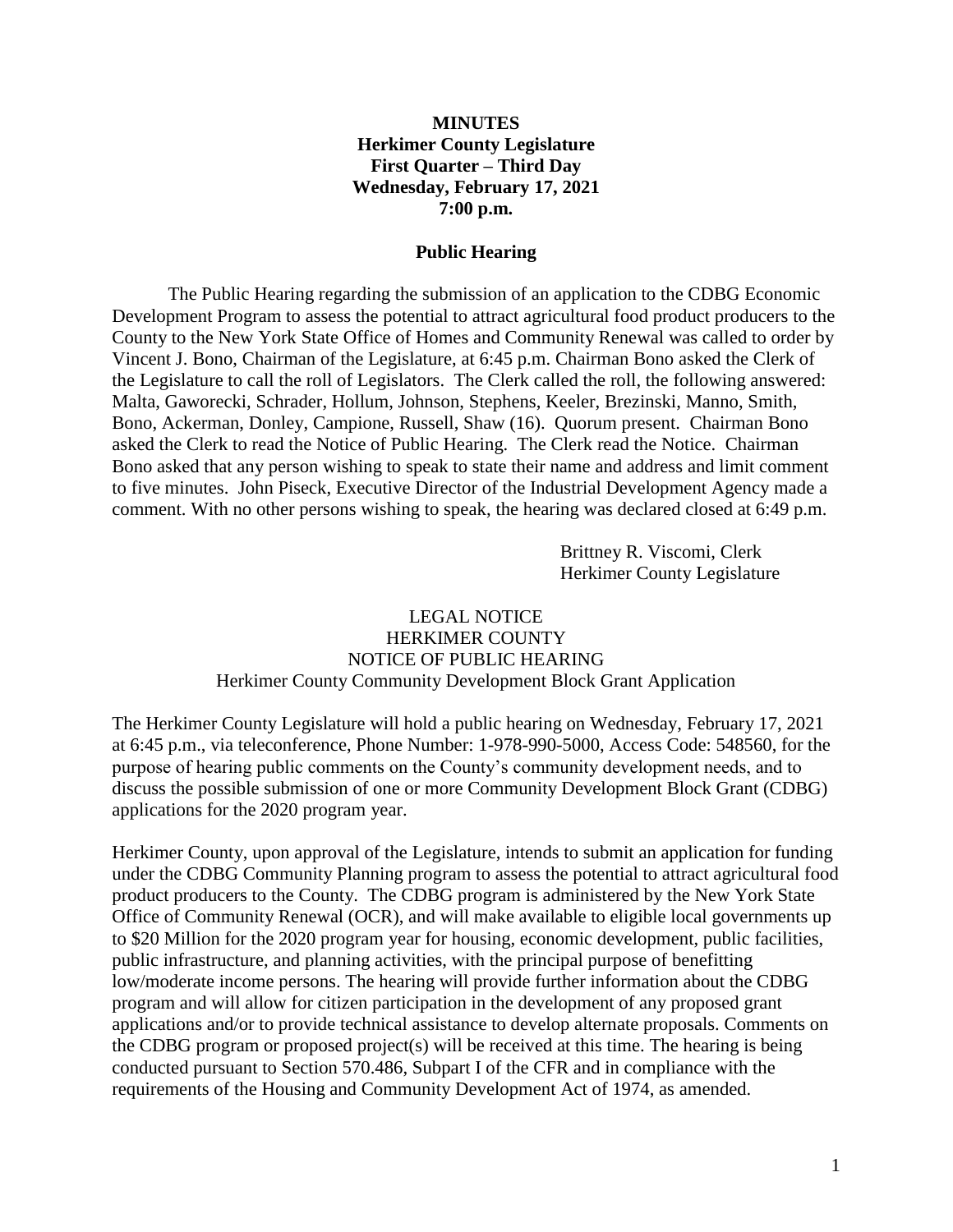The Herkimer County Legislature is accessible to persons with disabilities. If special accommodations are needed for persons with disabilities, those with hearing impairments, or those in need of translation from English, those individuals should contact Brittney Viscomi, Clerk of the Legislature at 315-867-1108, at least one week in advance of the hearing date to allow for necessary arrangements. Written comments may also be submitted until February 17, 2021, to:

Brittney Viscomi, Clerk Herkimer County Legislature, Suite 1310 Herkimer, New York 13350

Dated: February 10, 2021.

The Regular Session of the Herkimer County Legislature was called to order by Chairman Vincent J. Bono at 7:00 p.m.

This session was held via Zoom in connection with COVID-19.

Chairman Bono called on Cathleen McColgin, President of HCCC to lead the Legislature in the Pledge of Allegiance.

Chairman Bono called for a moment of silence in recognition of all veterans, past and present and the individuals who have lost their lives since the beginning of this pandemic.

Roll Call: Quorum present, the following answering the roll:

Present: Malta, Gaworecki, Schrader, Hollum, Johnson, Stephens, Keeler, Brezinski, Manno, Smith, Bono, Ackerman, Donley, Campione, Russell, Shaw, Weakley (17).

Absent: None.

Chairman Bono suspended the public comment period due to COVID-19 and stated that any interested individuals could submit comments by mail: 109 Mary Street, Suite 1310, Herkimer, NY 13350 or by email: hclegislature@herkimercounty.org.

Pursuant to Rule 8 of the Rules of the County Legislature, Chairman Bono asked if there were any objections or corrections to the minutes of January 27, 2021. There were none, and the Chairman ordered them approved.

Chairman Bono stated that the communications received by the Legislature and the committees to which they were referred were as listed on the agenda, and asked if any member of the Legislature requested mention of any particular communication. Mr. Schrader requested communications No. 41, No. 42, No. 43 and No. 44 be read.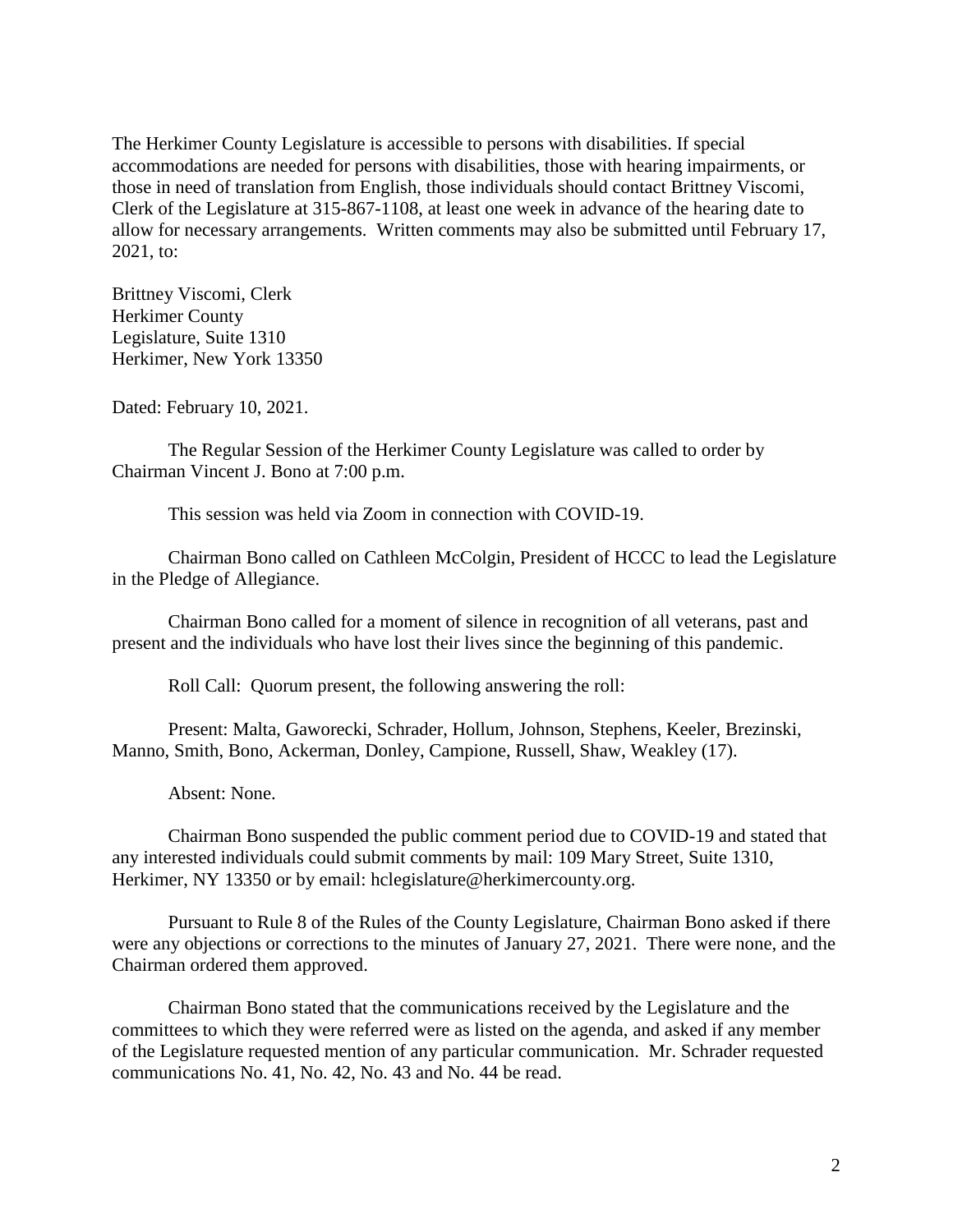No. 40 – A communication was received from the County Auditor submitting tax corrections for the month of January. Filed.

No. 41 – A communication was received from the County Attorney submitting Notice of Claim. Filed.

No. 42 – A communication was received from the County Attorney submitting Notice of Claim. Filed.

No. 43 – A communication was received from the District Attorney submitting Line of Succession. Filed.

No. 44 – A communication was received from the County Attorney submitting Notice of Claim. Filed.

No. 45 – A communication was received from Off Track Betting Corporation submitting September and October 2020 Financial Reports. Filed.

No. 46 – A communication was received from the Personnel Officer submitting 2020 Annual Report of Fees for Civil Service Exams. Referred to the Committee on Ways & Means.

No. 47 – A communication was received from the County Highway Superintendent submitting 2020 Annual Report. Referred to the Committee on Highways.

No. 48 – A communication was received from the County Administrator requesting resolution to renew contract with Strategic Development Specialists. Referred to the Committee on County Planning & Development and the Committee on Ways & Means.

No. 49 – A communication was received from the Budget Officer/Purchasing Agent requesting transfer in 2020 Budget. Referred to the Committee on Ways & Means.

No. 50 – A communication was received from the Budget Officer/Purchasing Agent requesting transfer in 2021 Budget. Referred to the Committee on Ways & Means.

No. 51 – A communication was received from the Budget Officer/Purchasing Agent requesting amendment to 2021 Budget. Referred to the Committee on Ways & Means.

No.  $52 - A$  communication was received from the Director of Employment & Training requesting resolution to enter into agreement with The Mary Imogene Bassett Hospital d.b.a. Bassett Medical Center. Referred to the Committee on County Planning & Development and the Committee on Ways & Means.

No. 53 – A communication was received from the Sewer District requesting approval of resolution for Generator Maintenance Contract. Referred to the Committee on Natural Resources and the Committee on Ways & Means.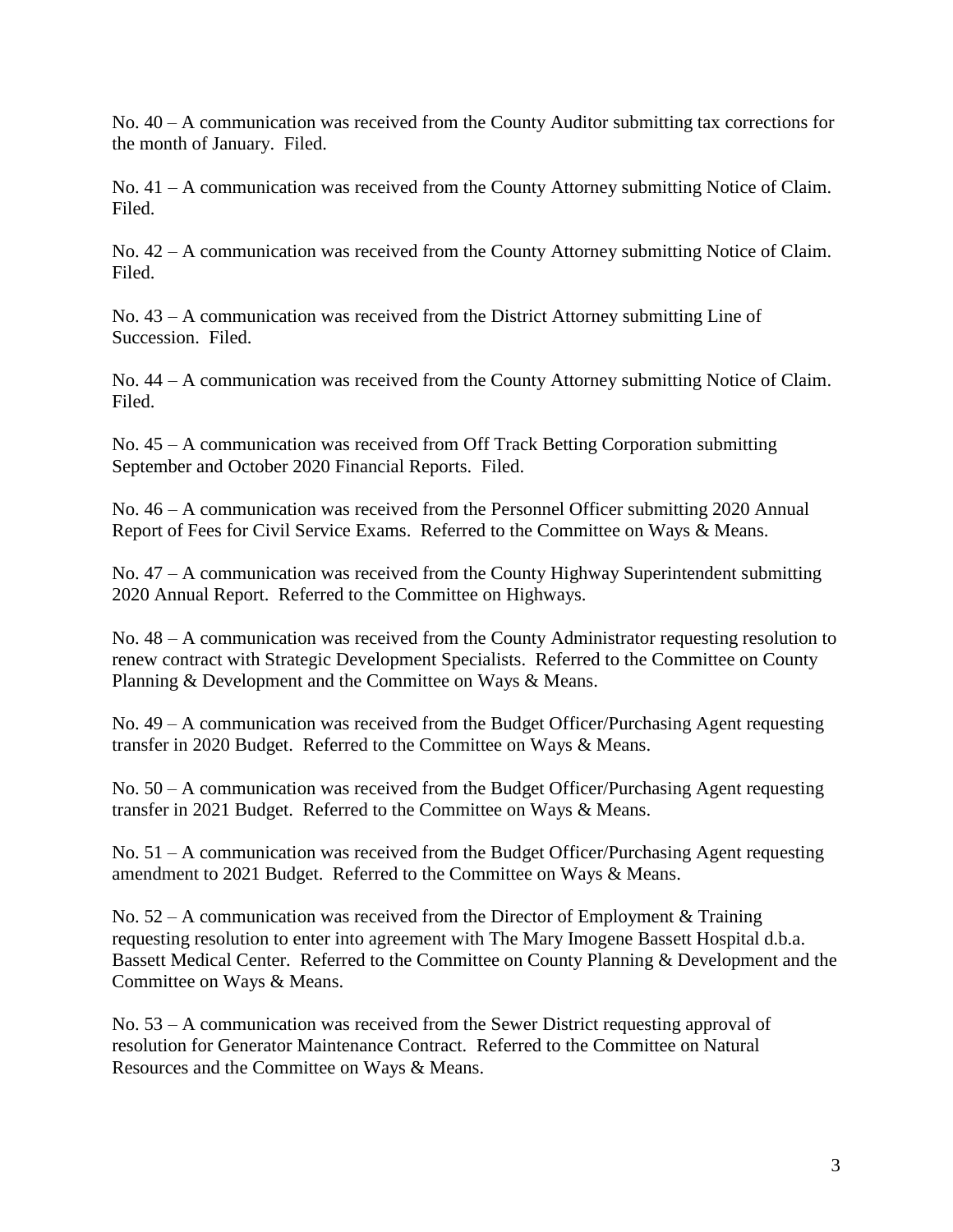No. 54 – A communication was received from the Budget Officer/Purchasing Agent requesting a contract for sprinkler/fire suppression system at the new correctional facility. Referred to the Committee on County Properties and the Committee on Ways & Means.

No. 55 – A communication was received from the Budget Officer/Purchasing Agent requesting amendment of 2021 Budget and creation of account in DSS. Referred to the Committee on Ways & Means.

No. 56 – A communication was received from the Executive Director of the IDA requesting authorization to submit application and set public hearing in connection with an application for Community Planning Assistance to the Office of Community Renewal. Referred to the Committee on County Planning & Development and the Committee on Ways & Means.

Pursuant to Rule 6, Chairman Bono then proceeded with Reports of Standing Committees.

Mr. Schrader: "I just want to make sure the full Legislature knows that there was an update to the iPads, please go on and update it. It will help us out a little bit. Thank you."

Mr. Stephens: "Just a quick update for Public Safety. Speaking with Director Raymond over the last few days, we've put together… since 2013 we have put over \$6 million dollars of improvements into our 911 facility inclusive of new computer software, towers, microwaves, etc. So I just wanted to mention that to everybody, that's all grant funded, \$6.2 million dollars."

Chairman Bono: "Very good, thank you."

On motion of Mr. Shaw, seconded by Mr. Ackerman, the following consent agenda was handed up; discussion was held; voted on and adopted by voice vote:

For: Ayes (17). Against: None. Absent: None.

Mr. Gaworecki: "I just have a quick question, what is youth out of school? What do they  $do?$ 

Karin Piseck: "Youth out of school is one of the pots of money that my office has, federal pots of money. Youth is divided into youth in school and youth out of school. We concentrate mostly on out of school youth and that would be the 16 to 24 year olds that are either not in school or… we like to do the most we can with the ones that are not in school and not working. Certainly if they need their high school equivalency… so that's just a budget line that we use. We have adult money, dislocated worker money, and youth money. So that is basically what that means."

Mr. Gaworecki: "Thank you, I appreciate that."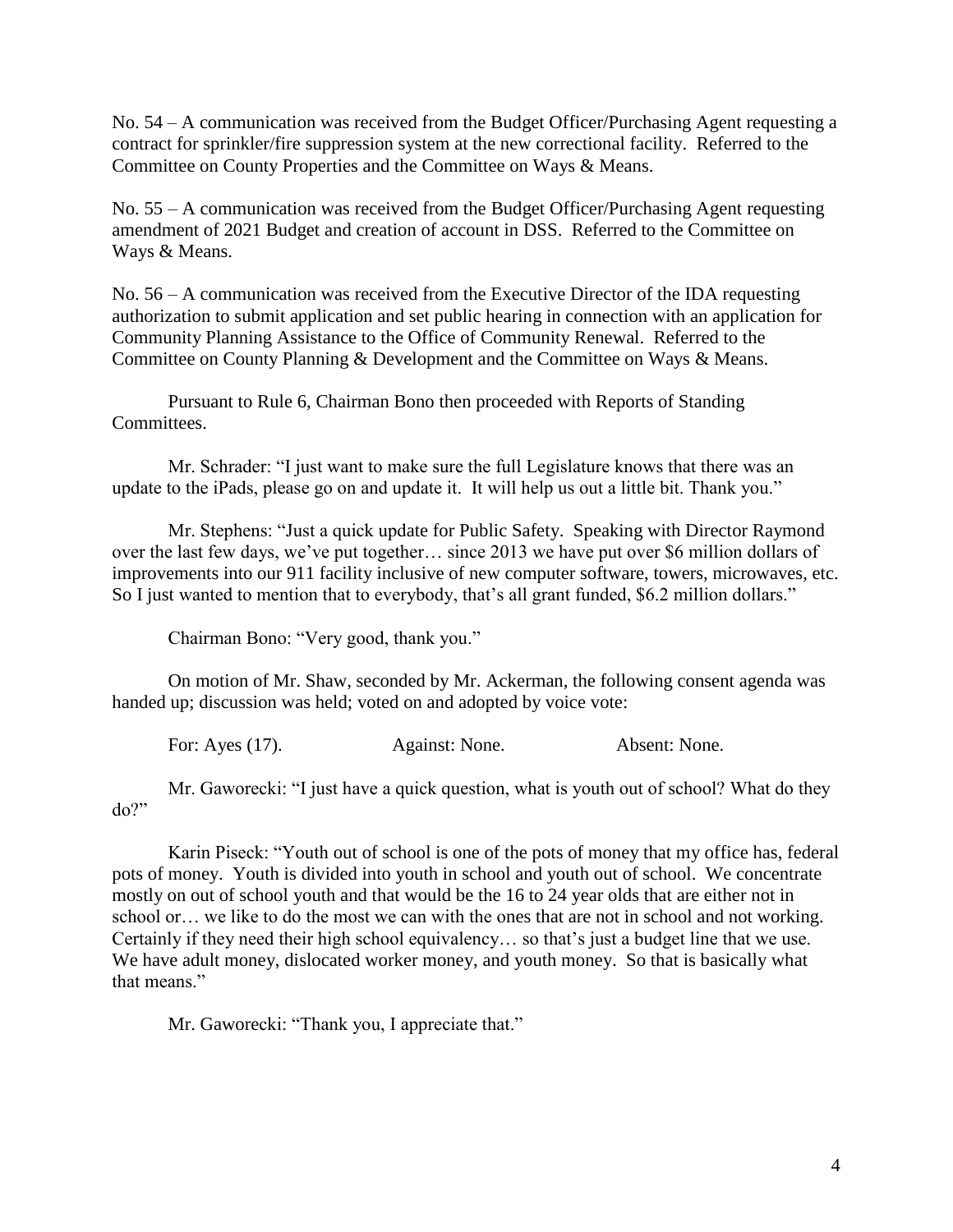#### **Consent Agenda:**

- 38 WAYS & MEANS: Adopting Annual Report of fees received by the Herkimer County Personnel Office
- 39 HIGHWAYS: Adopting Annual Report of County Superintendent of Highways
- 40 WAYS & MEANS: Determining officers and employees of Herkimer County required to file financial disclosure forms
- 41 WAYS & MEANS: Authorizing transfer of funds in 2020 Budget
- 42 WAYS & MEANS: Authorizing transfer of funds in 2021 Budget

The Chairman continued with the Regular Agenda.

On motion of Mr. Russell, seconded by Mr. Shaw, Report and Resolution No. 43 sponsored by the Committee on Ways & Means creating project and amending the budget was handed up; voted on and adopted by voice vote:

For: Ayes (17). Against: None. Absent: None.

On motion of Mr. Campione, seconded by Mr. Manno, Report and Resolution No. 44 sponsored by the Committee on Natural Resources and the Committee on Ways & Means approving Sewer District Resolution HCSD-2021-01 awarding maintenance contract for generator was handed up; voted on and adopted by voice vote:

| For: Ayes $(17)$ . | Against: None. | Absent: None. |  |
|--------------------|----------------|---------------|--|
|                    |                |               |  |

On motion of Mr. Johnson, seconded by Mr. Donley, Report and Resolution No. 45 sponsored by the Committee on County Properties and the Committee on Ways & Means authorizing an agreement for maintenance and testing on the sprinkler/fire suppression system at Herkimer County Correctional Facility was handed up; discussion was held; voted on and adopted by voice vote:

For: Ayes (17). Against: None. Absent: None.

Mr. Schrader: "Do we have to set this off to see if it works or no?"

Chairman Bono: "Everything has been tested, we are good to go."

Mr. Russell: "Mr. Chairman, what is the maintenance part of this? What are they going to be doing?"

Sheri Ferdula: "Part of this contract is that they will do the fire pump flow tests that are required by the state. They will verify all the flow and tamper switches. They will trip test dry valves and back flow preventers. They will check all of the control valves, they will visually inspect the system and components to verify operating condition and they will inspect and test the clean agent system in the IT room."

Mr. Russell: "What was the maintenance part?"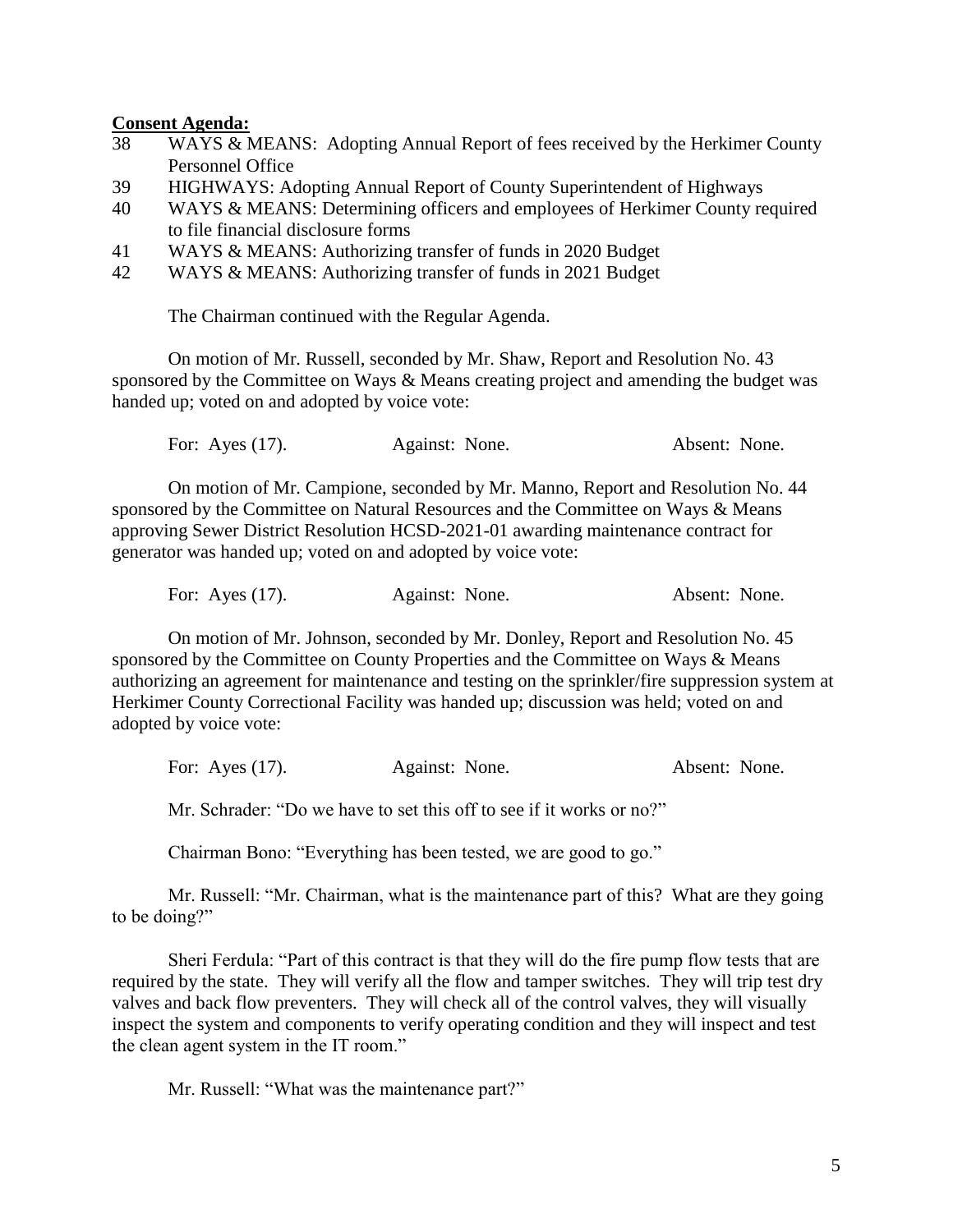Sheri Ferdula: "The inspection and testing is all part of the maintenance. The fire pump flow test and the sprinkler testing that has to be done, which is required by the state, all the testing of the valves and the preventers; that is all the maintenance and it is done on a quarterly basis."

Mr. Russell: "Testing of something is considered maintenance? Do they fix it? I guess that is my question."

Sheri Ferdula: "Yes."

Mr. Russell: "It just seems like a lot of money."

Sheri Ferdula: "This was something that we have talked about with Don and his crew for the first year or so, just until they get familiar with the systems… its very different from the systems we have in the County buildings right now… so for the first year they will work with this company to learn the different systems and what needs to be looked at and what needs to be tested so that hopefully going forward they can do it themselves."

Mr. Russell: "Thank you."

Mr. Hollum: "It's probably something similar to when they come and test the system and equipment at my store, the Ansel system and stuff like that. Does it have to be done quarterly or is that just what we are doing? Like my business only has to be done twice a year."

Sheri Ferdula: "Quarterly was just part of the agreement. Testing is required by the state to be semi-annual. But they will come in and check the rest of it quarterly throughout the year to help them get familiar with it."

Mr. Hollum: "So we probably only have to have it tested twice a year then right?"

Sheri Ferdula: "The actual state testing is semi-annual, yes."

Mr. Hollum: "Ok so why would we spend the extra money to have it tested so many different times? I know that they charge every single time. I understand the maintenance, they go through and they clean stuff, and they look everything over and they put a nice new sticker on it that says you have been tested and everything is good… so why would we spend the extra money, is what I'm asking."

Sheri Ferdula: "No the actual… I'm sorry maybe I said it wrong… the required testing of the fire pump and the sprinkler system is only semi-annual and that they will only do twice a year. But they will come in quarterly and check all of the control valves, inspect the system, and check the switches. That is just regular maintenance but the fire pump and sprinkler system testing that has to be done is semi-annual and that will only be done twice a year."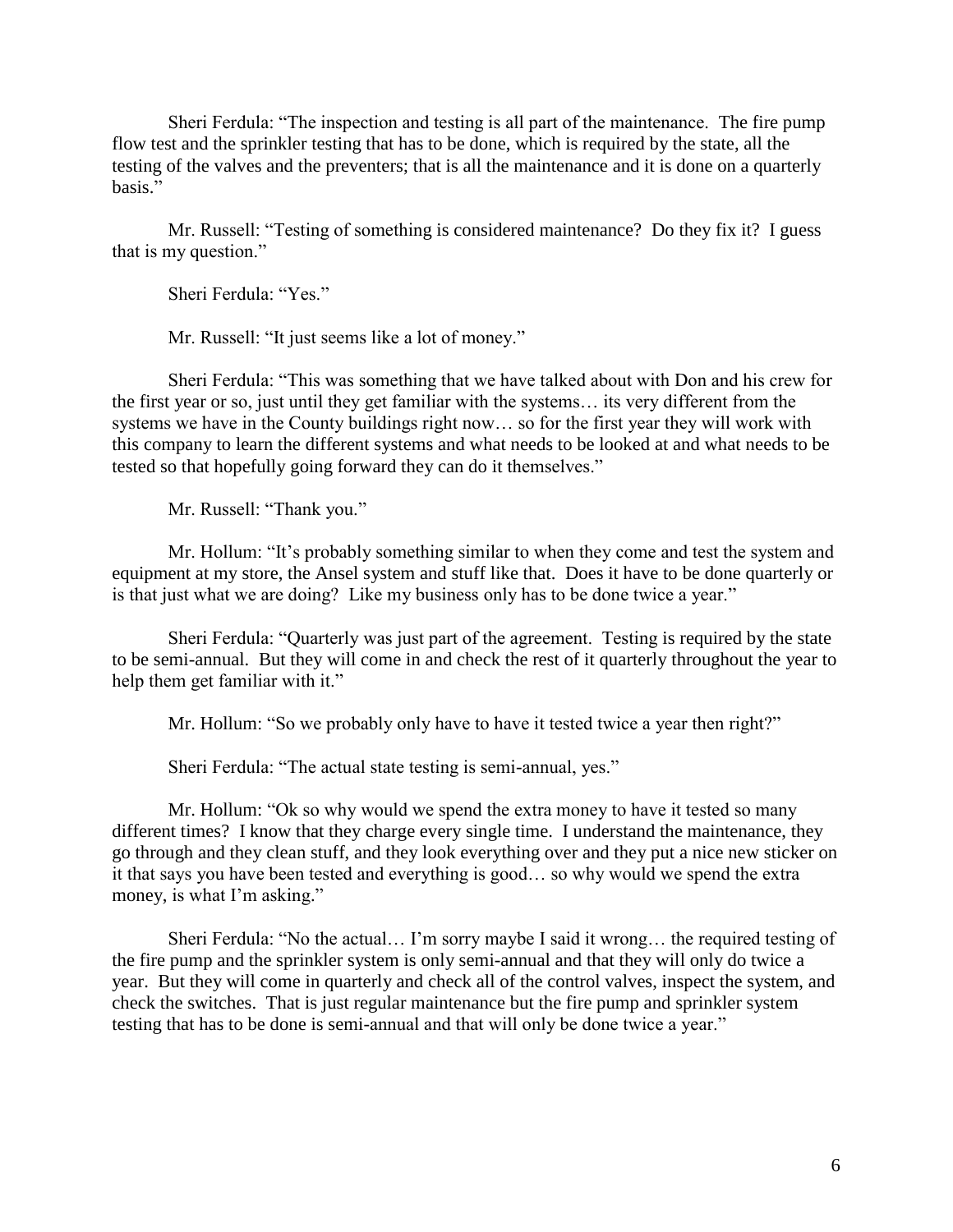Mr. Hollum: "Only speaking through experience and doing this for 25 years, I've never seen a reason for it to have to be checked that many times. Is there a possibility that maybe we could consider doing it less?"

Sheri Ferdula: "I can look into it."

Mr. Hollum: "That would be great, I am curious. Thank you."

Mr. Russell: "It sounds like they are going to be teaching our folks about it so I understand it a little bit more clearly."

Mr. Hollum: "But pretty much we are looking for that sticker, that tag that they put on it. Our maintenance won't be able to do that, I'm just throwing that out there is all."

Mr. Gaworecki: "Is it safe to assume that with these tests and inspections they will take on the liability of any water damage that might occur as a mistake during their testing?"

Mr. Hollum: "No they don't. All it does is make it so your insurance company is satisfied and if something does happen, they cover it."

Mr. Gaworecki: "So if they make a mistake during their testing and they flood the place with water…"

Mr. Hollum: "They're not going to do that testing. What they're going to do is pretty much check your Ansel systems, check your nozzles and make sure they are not all greased up, replace them when they have to, clean them off and stuff like that, and then go through and say everything looks good, new sticker, all done. Then the insurance is satisfied because it has been checked annually or however it works…"

Mr. Gaworecki: "But I thought a flow test was listed? The flow test and the head test?"

Mr. Hollum: "Yeah I'm not too sure about that, they have never done that with me."

Sheri Ferdula: "Yes, the fire pump has to have a flow test and the sprinkler system heads have to be tested."

Chairman Bono: "And those are yearly, correct?"

Sheri Ferdula: "I believe they are semi-annual."

Mr. Gaworecki: "I was just wondering… let's say a sprinkler head goes off in an office that has all the paperwork and other things that can be damaged, do they cover the cost of that?"

Chairman Bono: "I guess Mark if they did it, I guess we would have some recourse with them, with our insurance company, but I guess our insurance companies would have to battle that out. Theirs and ours, correct?"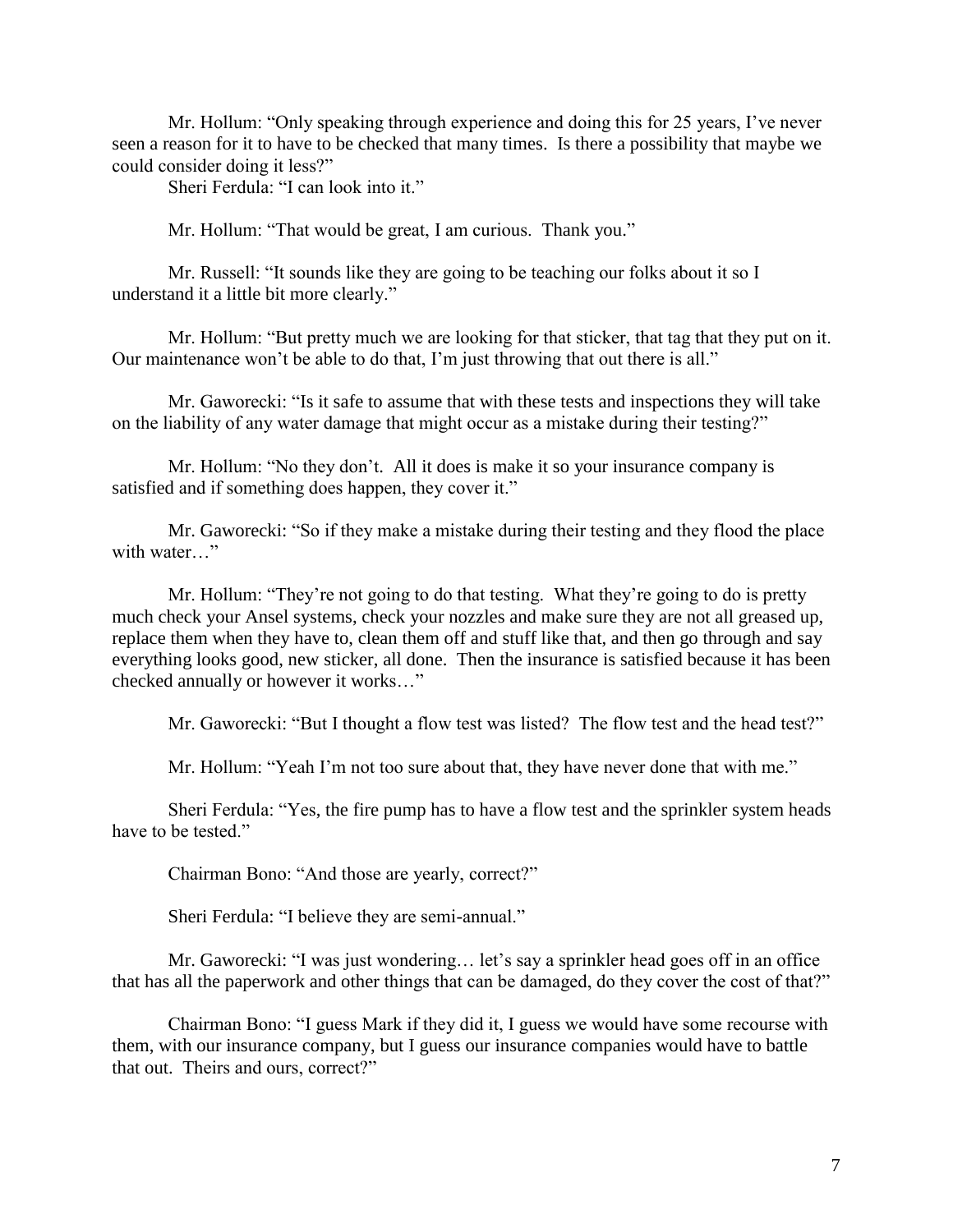Sheri Ferdula: "Yes. Also this is something that we have to do in our buildings, we have a company out of Syracuse that comes in and does it for us twice a year… it has to be done by an outside company for these two tests. They have to be done for the state, they aren't something we can do ourselves. The maintenance we can do once they are familiar with it but these two tests have to be done by an outside source."

Mr. Gaworecki: "Thank you."

On motion of Mr. Ackerman, seconded by Mr. Campione, Report and Resolution No. 46 sponsored by the Committee on County Planning and Development and the Committee on Ways & Means authorizing renewal of agreement with Strategic Development Specialists to render professional services regarding grant writing to further economic development in Herkimer County was handed up; discussion was held; voted on and adopted by voice vote:

For: Ayes (16). Against: Johnson (1). Absent: None.

Mr. Gaworecki: "I have a question. Can we use this for helping local municipalities in our district and if so, how do we go about that?"

Chairman Bono: "We have a specific contract with the County and with the IDA through economic development projects. I think they would have to hire them themselves. Certainly if it tied in with the County, maybe we shared something in common, we could run it through the County. Correct me if I am wrong, Jim."

Mr. Wallace: "I would agree with you. I think what we have done as a team is if the project… I think once or twice we've felt that it was in the best interest to the County to move forward working with the municipality. So it is a possibility, yes."

Mr. Gaworecki: "Ok, thank you."

Chairman Bono: "Some of the municipalities have taken them on as consultants for certain facets of construction and projects."

On motion of Mr. Stephens, seconded by Mr. Ackerman, Report and Resolution No. 47 sponsored by the Committee on County Planning and Development and the Committee on Ways & Means authorizing office space permit agreement with the Mary Imogene Bassett Hospital d/b/a Bassett Medical Center at the Working Solutions Career Center was handed up; discussion was held; voted on and adopted by voice vote:

For: Ayes (17). Against: None. Absent: None.

Mr. Schrader: "Karin is on I see, she could probably answer this. You did a reduced cost on this, right Karin?"

Karin Piseck: "Yes."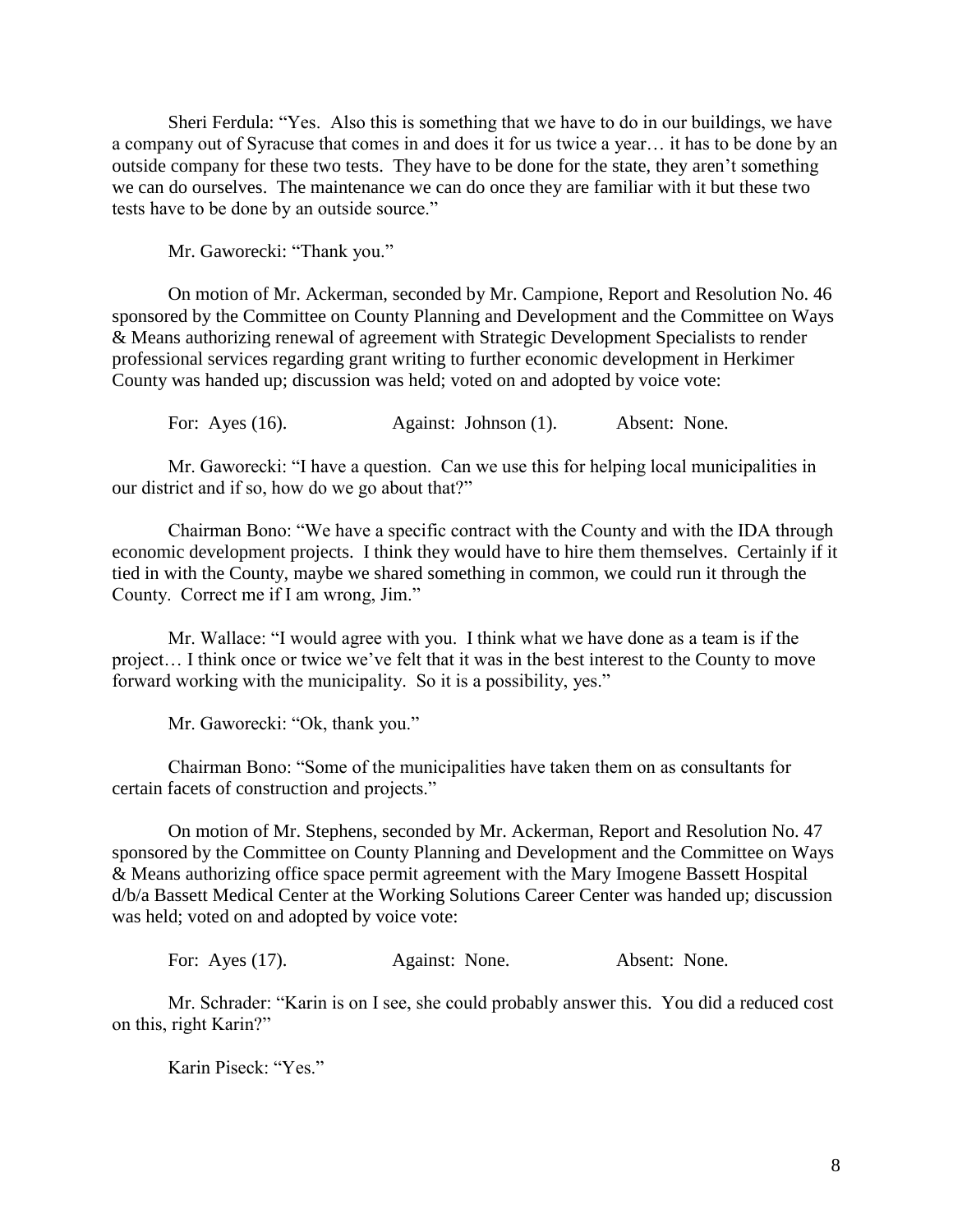Mr. Schrader: "Ok. That is for the 2021 year right?"

Karin Piseck: "That is right."

Mr. Schrader: "Ok. Say COVID miraculously goes away in another month, they lowered their rent down, are they willing to increase that rent back up?"

Karin Piseck: "Yes they are willing to do that. I have a great working relationship with the head guy John; he is in my office everyday but the rest of his staff are all working from home and they have been since this happened. So I really couldn't see where I could say no to dropping that down a little. Honestly, I would rather have them than not have them because they add a great service and they help me with the rent there. It is going to be a little bit smaller than what we've had before but I am hoping that at some point when they come back that it will pick back up."

Mr. Schrader: "Alright that is what I was wondering. Just hoping that.... because it will add more onto your budget now, correct?"

Karin Piseck: "Yes. Any partners that pull out or stop paying, that comes out of Employment and Training's budget. That is why I try to find as many people as I can to rent there."

Mr. Schrader: "I just wanted to make sure that next year, whenever they re-up it, we were going to readjust it and I'm sure you will."

Karin Piseck: "Absolutely."

Mr. Schrader: "Ok, thank you very much."

On motion of Mr. Smith, seconded by Mr. Shaw, Report and Resolution No. 48 sponsored by the Committee on Ways & Means accepting funding, creating account, and amending budget in Department of Social Services was handed up; voted on and adopted by voice vote:

For: Ayes (17). Against: None. Absent: None.

On motion of Mr. Hollum, seconded by Mr. Stephens, Resolution No. 49 sponsored by the Committee on County Planning and Development and the Committee on Ways & Means authorizing to submit a grant application to the New York State Office of Community Renewal Community Development Block Grant Community Planning Program was handed up; voted on and adopted by voice vote:

For: Ayes (17). Against: None. Absent: None.

Chairman Bono stated that pursuant to Rule 6(12) they would proceed with comments by Legislators.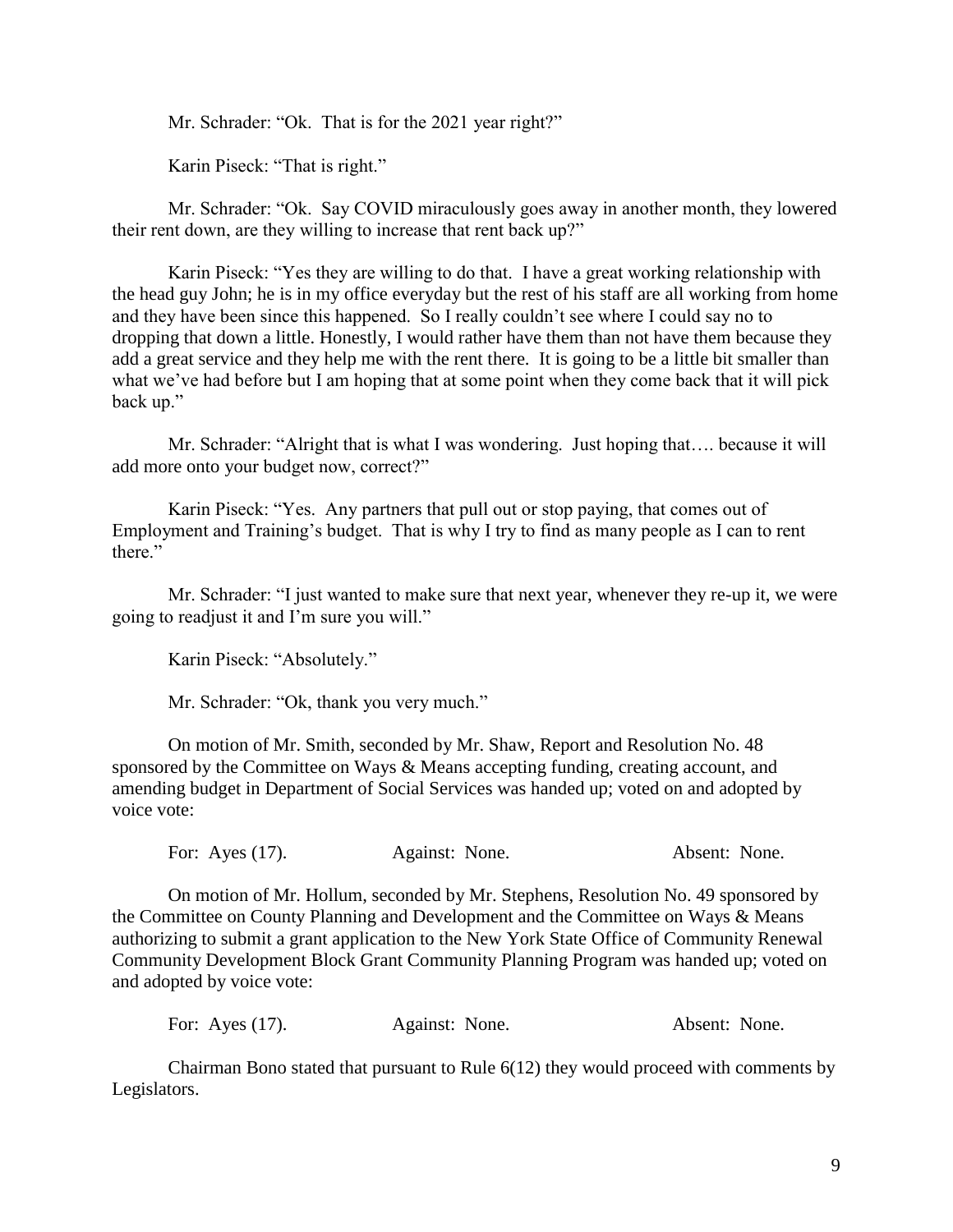Chairman Bono: "I just have a couple of things. Just to let you know what is going on with the COVID situation, we continue to have daily meetings whether it be our task force for vaccines or our regular COVID meetings. Numbers are coming down if you are looking at those, hospitalizations look good, unfortunately the deaths increased by I think three today, we are sorry to hear that. On a positive note though the overall numbers are going down throughout the region, not just in Herkimer County. The Governor is reducing some of the requirements, I heard that amusement parks and places of amusement, those regulations are going to be relaxed within the coming weeks. That is good news for Old Forge and Water Safari when that happens. Hopefully when we get some better weather. We are currently starting our second doses, last week we started on Friday up in Webb, today was our POD in Herkimer for the second dose. We will be continuing to give those right through to next Tuesday. So we will be complete with our first round of second doses by Tuesday. We are using volunteers now in those PODs to help out, and that will be increasing as we get doses. If you watch the national news and through our meetings we are learning that supposedly more doses are on the way, we await those and will distribute those accordingly. Office for the Aging continues to work with the pharmacies, right now there is probably a waiting list of about 900 plus people waiting to sign up. I know I received a couple of calls yesterday from people that don't understand we just don't have the doses. It is all over the country, it is not just Herkimer County. We are working on police reform also, we had our meeting recently which is going well. We are probably going to have another meeting on the  $24<sup>th</sup>$ , so we will be completing that hopefully within the coming weeks. By April  $1<sup>st</sup>$  we should have that submitted, we should have it submitted well before that, so good roundtable there."

At 7:26 p.m. on motion of Mr. Manno, seconded by Mr. Stephens, the Legislature adjourned to Wednesday, March 17, 2021 at 7:00 p.m.

Brittney R. Viscomi, Clerk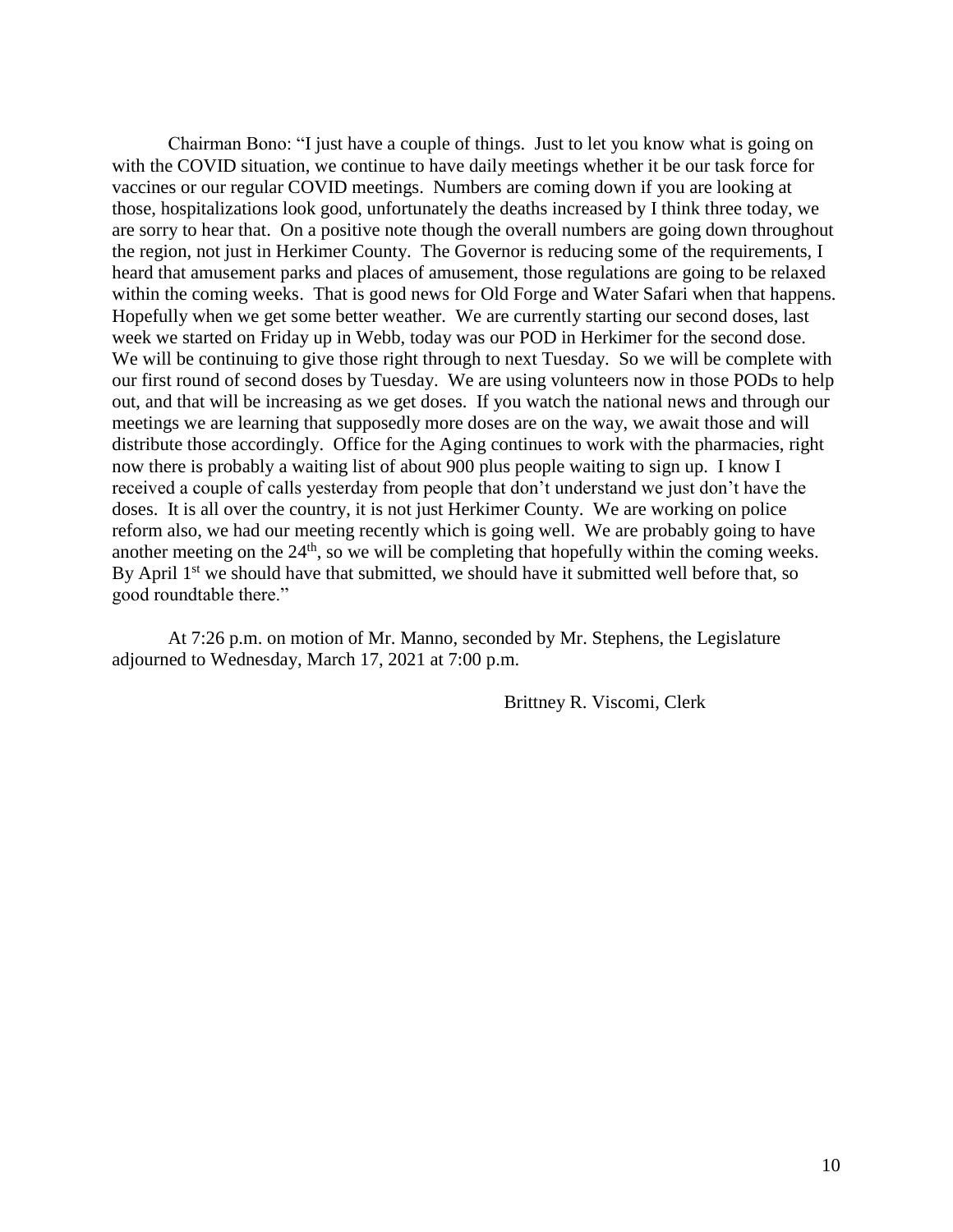

No. 38

# **REPORT AND RESOLUTION ADOPTING ANNUAL REPORT OF FEES RECEIVED BY THE HERKIMER COUNTY PERSONNEL OFFICE**

## **Sponsored by: Committee on Ways and Means**

WHEREAS, your Committee on Ways and Means, to which was referred the Annual Report of the fees received by the Herkimer County Personnel Office for civil service exams for fiscal year 2020, respectfully reports that we have examined the same, recommend the adoption of said report, and offer the following Resolution:

RESOLVED, that the Annual Report of the fees received by the Herkimer County Personnel Office for civil service exams for fiscal year 2020 be approved and placed on file with the Herkimer County Legislature.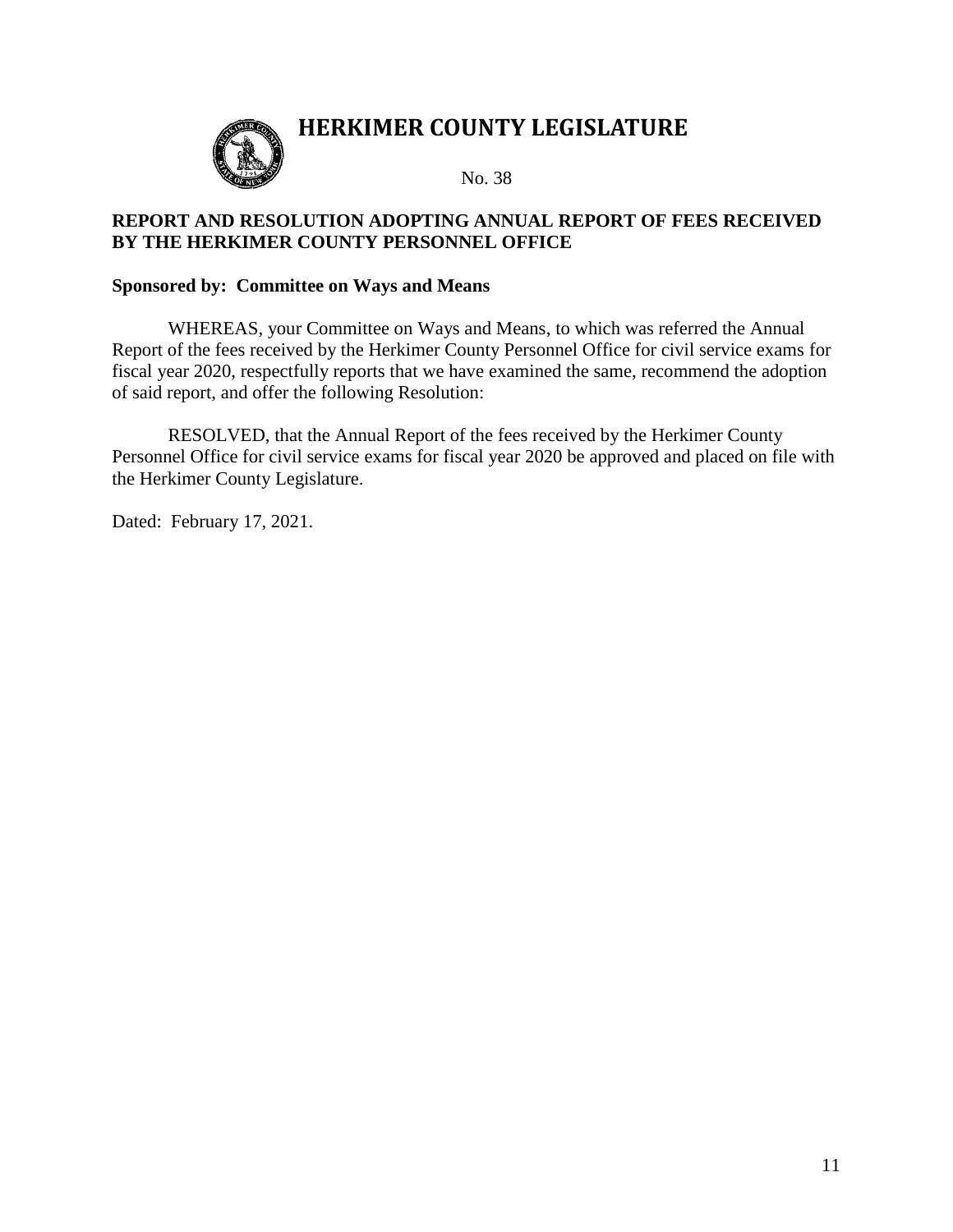

No. 39

# **REPORT AND RESOLUTION ADOPTING ANNUAL REPORT OF COUNTY SUPERINTENDENT OF HIGHWAYS**

## **Sponsored By: Committee on Highways**

WHEREAS, your Committee on Highways, to which was referred the Annual Report for 2020 of the County Highway Superintendent, respectfully reports that we have examined the same, recommend the adoption of said report, and offer the following Resolution:

RESOLVED, that the 2020 Annual Report of the County Superintendent of Highways be adopted and placed on file with the Herkimer County Legislature for the year 2020.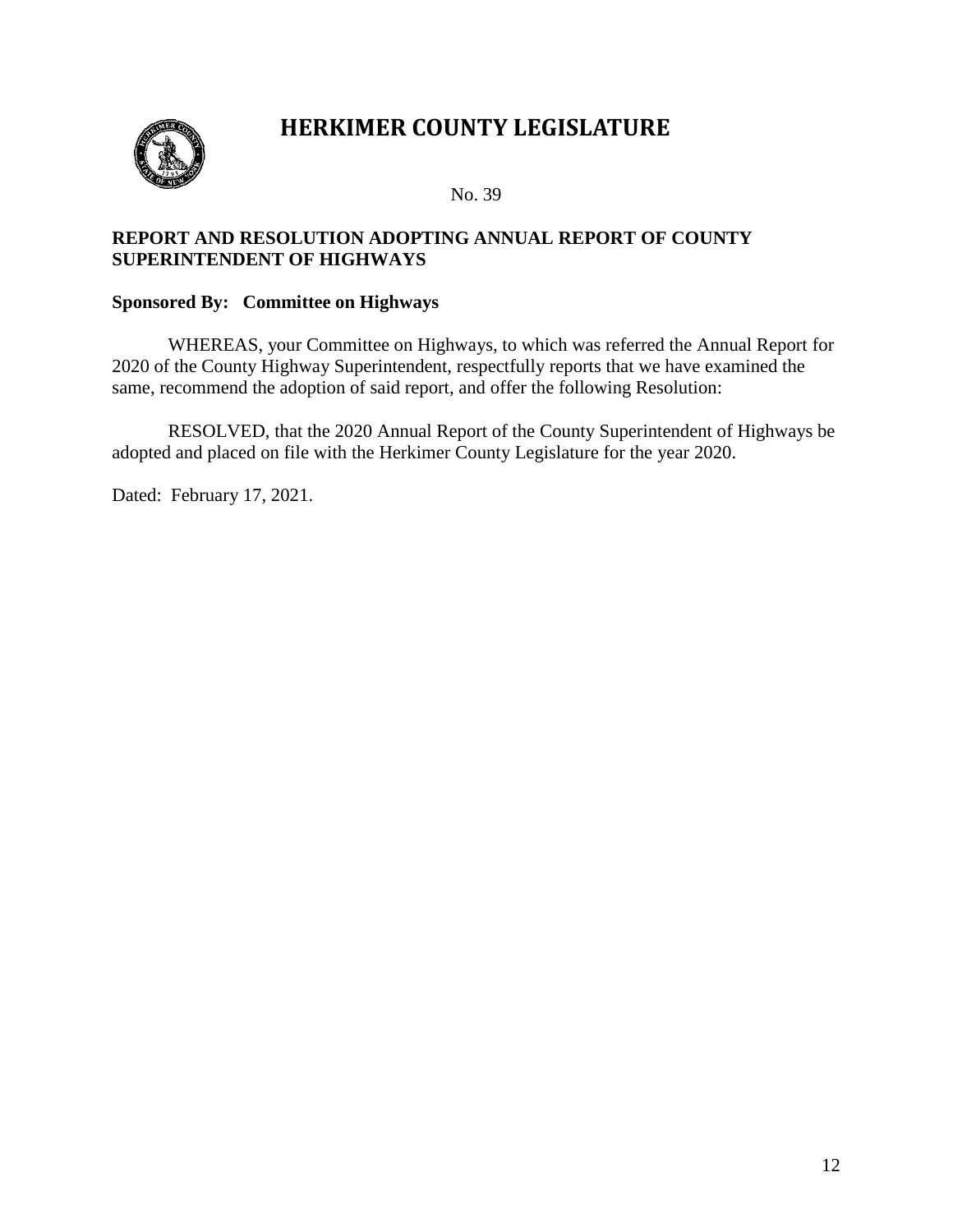

## **RESOLUTION DETERMINING OFFICERS AND EMPLOYEES OF HERKIMER COUNTY REQUIRED TO FILE FINANCIAL DISCLOSURE FORMS**

## **Sponsored by: Committee on Ways and Means**

WHEREAS, the Herkimer County Ethics Law requires this Legislature to adopt an updated list of officers and employees required to file annual financial disclosure forms; and

WHEREAS, that updated list, referred to as Schedule A, is attached; now, therefore, be it

RESOLVED, that all officers and employees on the attached list be required to file a financial disclosure form as set forth in Local Law No. 3 for the year 1990; and, be it further

RESOLVED, that certified copies of this Resolution be forwarded to the Herkimer County Ethics Board and each officer and employee who holds a position named on Schedule A.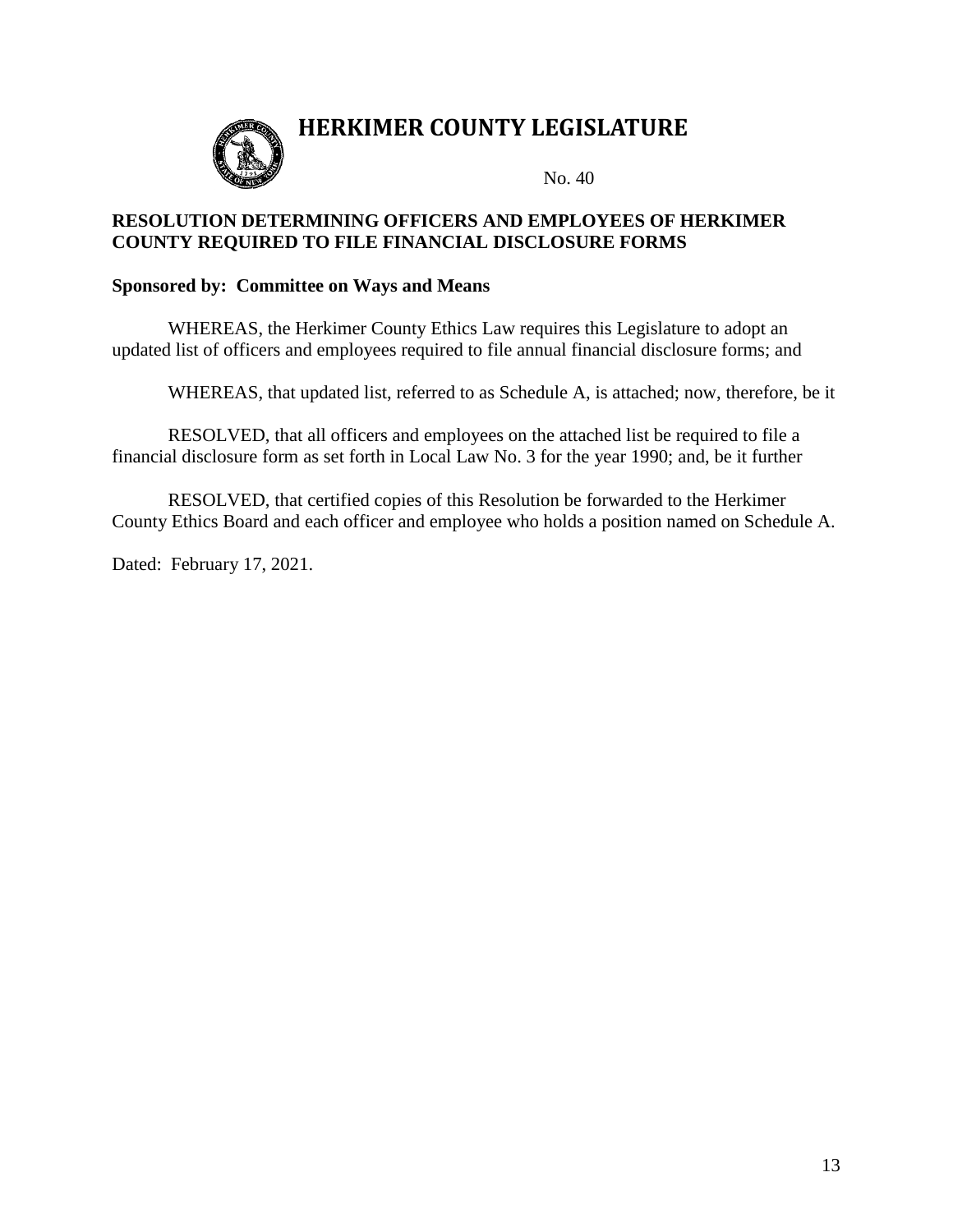#### **2021 Schedule A**

Legislators (16) Chairman (1) County Administrator Clerk of the Legislature Deputy Clerk of the Legislature District Attorney Assistant District Attorney (4) Coroners (4) County Auditor Deputy County Auditor County Treasurer Deputy County Treasurer County Property Agent Budget Officer & Purchasing Agent Deputy Purchasing Agent Real Property Tax Service Director County Clerk/Records Management Officer Deputy County Clerk County Attorney Assistant County Attorney (3) Personnel Officer/Safety Coordinator **Sheriff** Undersheriff Chief Deputy (2) Principal Account Clerk Lieutenant (2) Board of Elections Commissioner (2) Information Services Director Information Services Deputy Director STOP-DWI Coordinator Director of Probation Director of Public Health Director of Health Services Supervising Community Health Nurse (2) Director of Community Services Administrative Officer, Mental Health Commissioner of Social Services DSS Attorney (2) Director of Social Services Special Assistant to Commissioner/Personnel Staff Developer Director of Administrative Services (DSS) Head Social Welfare Examiner Managed Care Coordinator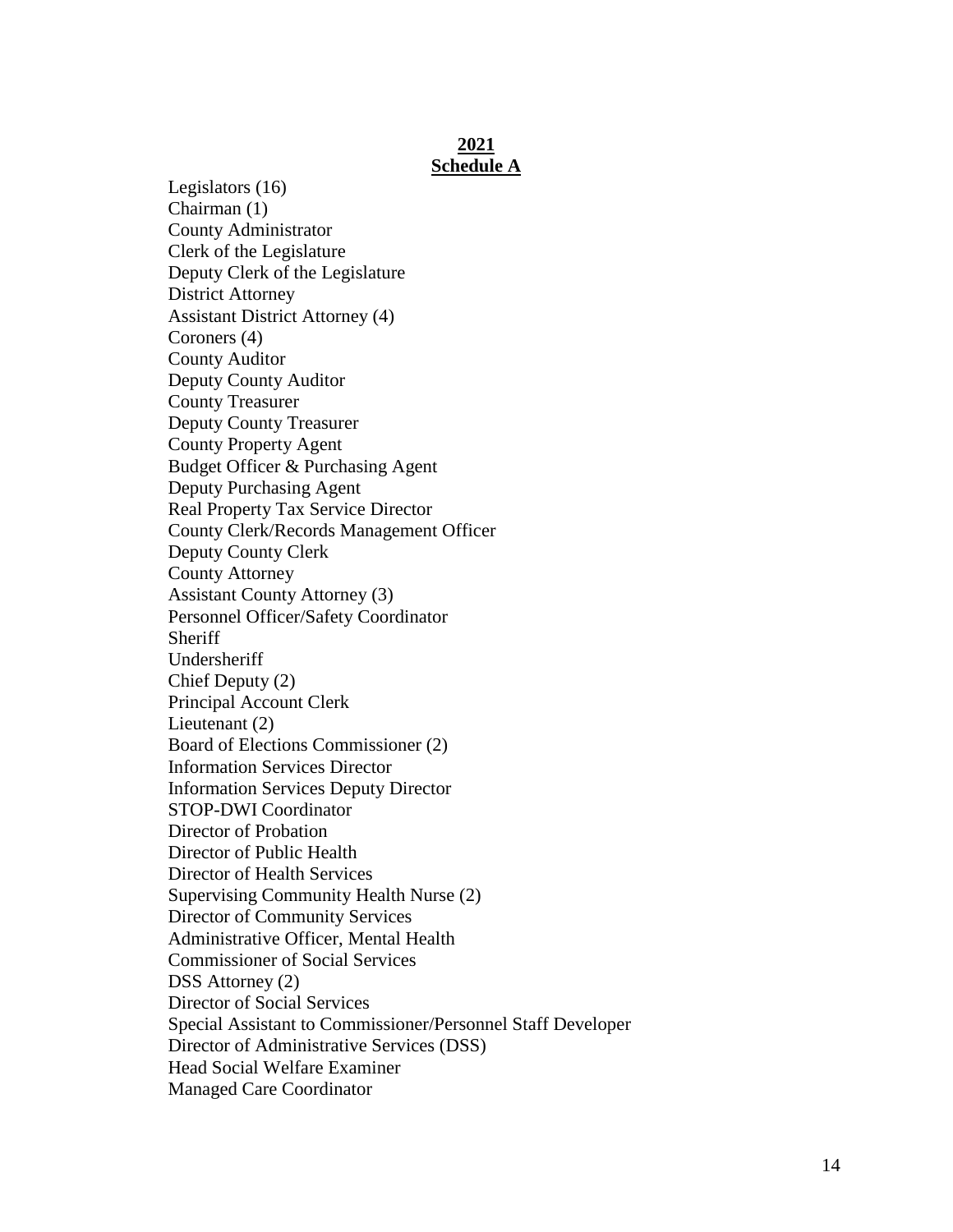WMS Coordinator

Child Support Enforcement Coordinator Social Services Employment Coordinator Veterans' Service Agency Director Director of Weights and Measures Director of Office for the Aging Nutrition Services Coordinator Employment and Training Director II Executive Director of the Youth Bureau County Building Maintenance Foreperson Chief Plant Operator – Sewer District Sewer Board Chairman Sewer Board Commissioners (4) County Highway Superintendent Deputy Highway Superintendent Highway Maintenance Supervisor Assistant Highway Maintenance Supervisor Highway Senior Civil Engineer Director of Emergency Services Deputy Director of Emergency Services Supervising Public Safety Telecommunicator IDA Executive Director Financial Manager

#### **COMMITTEES, BOARDS AND COUNCILS**

Governmental Policy and Liaison Committee (GP & L) Ethics Board Herkimer County Planning Board Herkimer County Industrial Development Agency

## **HERKIMER COUNTY COMMUNITY COLLEGE**:

President Trustee (9) Senior Vice-President for and Finance Dean of Students Provost Associate Dean of Academic Affairs Director of Human Resources **Controller** Director of Athletics Assistant to the President Director of Library Services Associate Dean of Academic Affairs – Humanities/Soc. Sciences Purchasing Agent Associate Dean of Academic Affairs – Business/Health/Science/Tech. Director of Campus Safety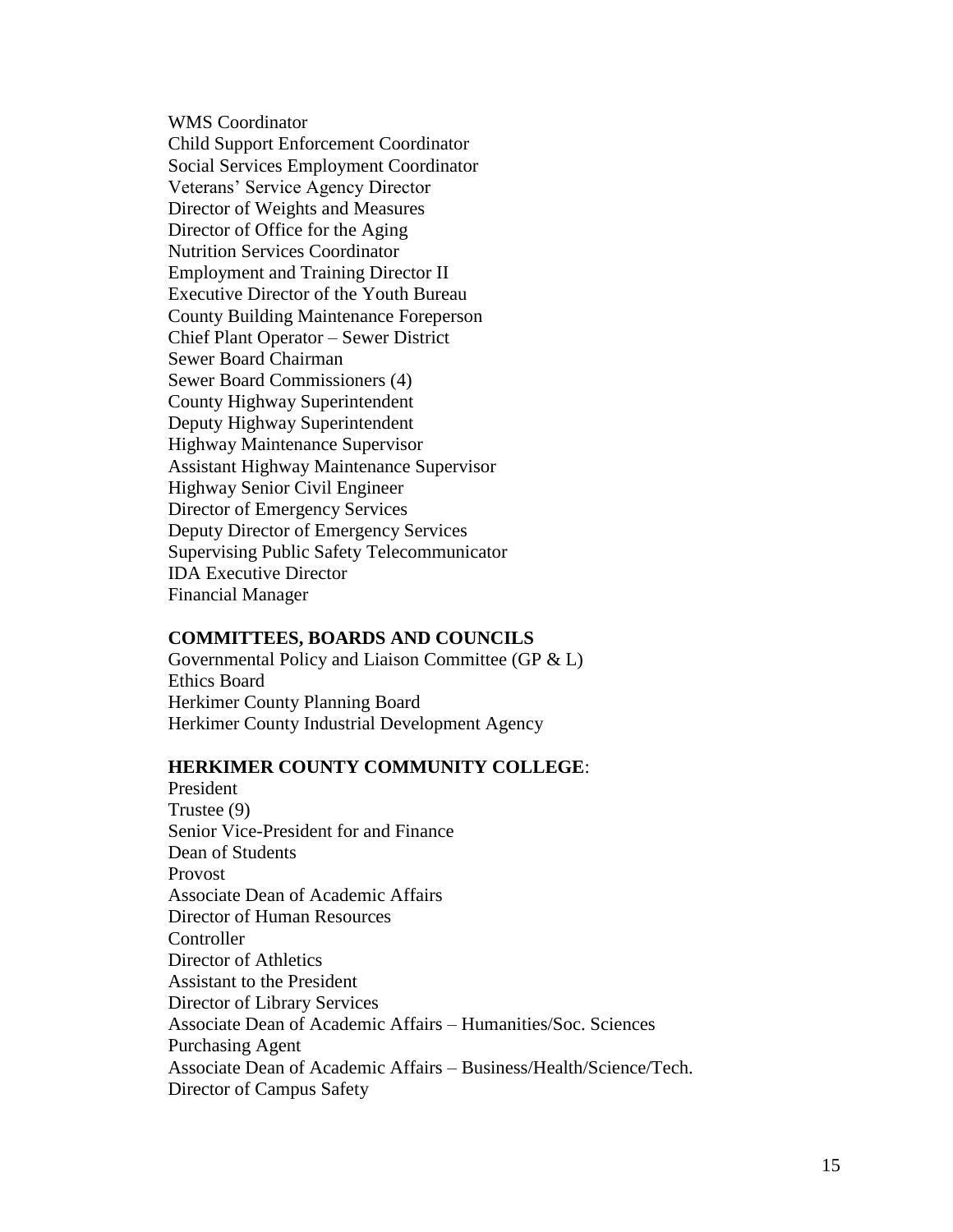Director of Public Relations Interim Director of Facilities Director of Information Services Director of Admissions Director of Institutional Research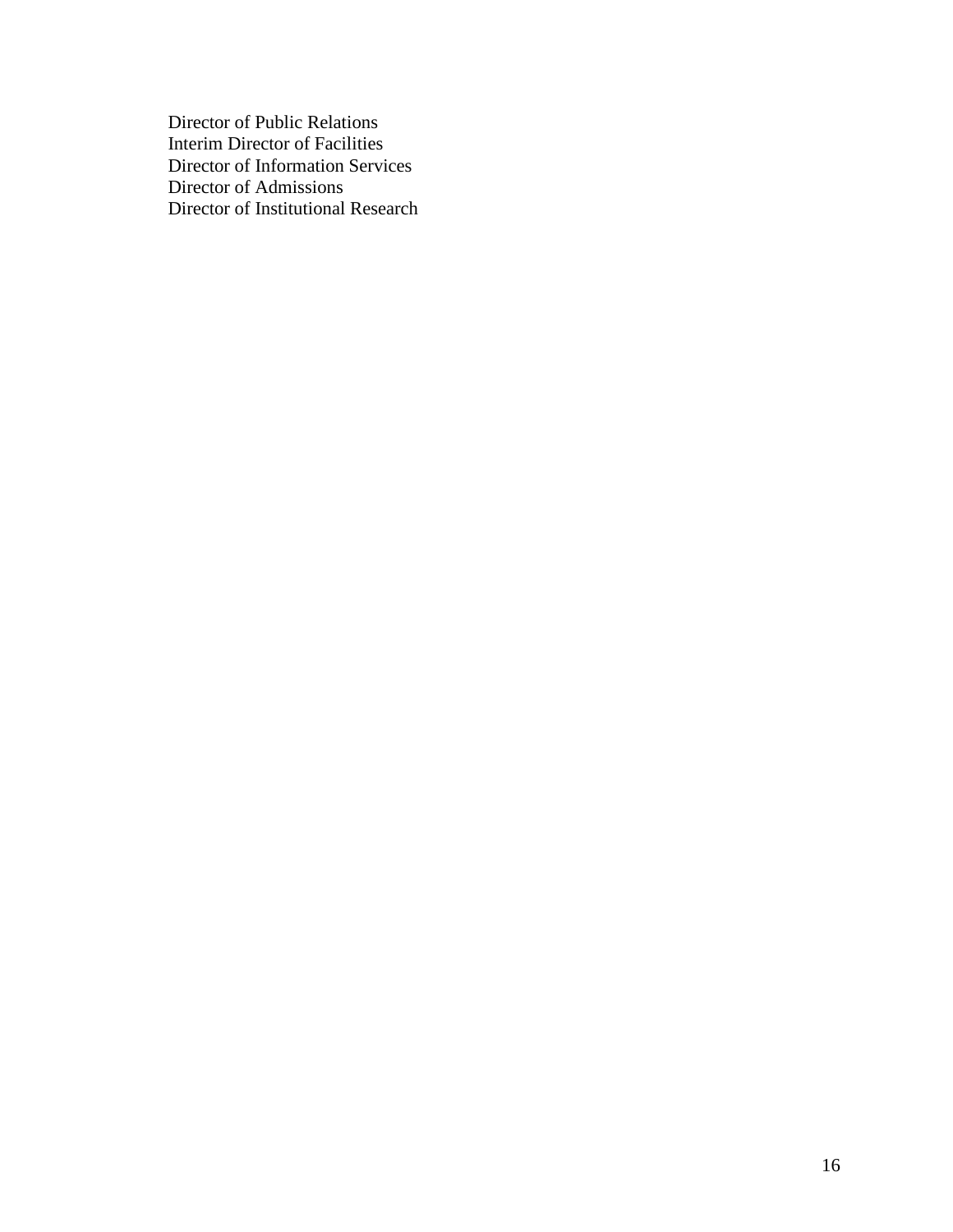

No. 41

# **REPORT AND RESOLUTION AUTHORIZING TRANSFER OF FUNDS AND BUDGET AMENDMENT IN 2020 BUDGET**

### **Sponsored by: Committee on Ways & Means**

WHEREAS, your Committee on Ways and Means, to which was referred a communication from Sheri Ferdula, Budget Officer, January 27, 2021, submitting requests for transfers of funds and to amend the 2020 budget, reports that we have examined said communications, inquired into the subject matters thereof, and recommend that said transfers be made and offer the following Resolution:

RESOLVED, that the Herkimer County Treasurer be, and she hereby is, authorized and directed to transfer the following sums from and to the following accounts:

| \$1,300 |     | From: A3110.46300, Sheriff, Postage |  |
|---------|-----|-------------------------------------|--|
|         | To: | A3110.10000-002, Sheriff, Overtime  |  |

and, be it further

RESOLVED, that certified copies of this Resolution be forwarded to the Herkimer County Auditor, Treasurer, Budget Officer, and Sheriff.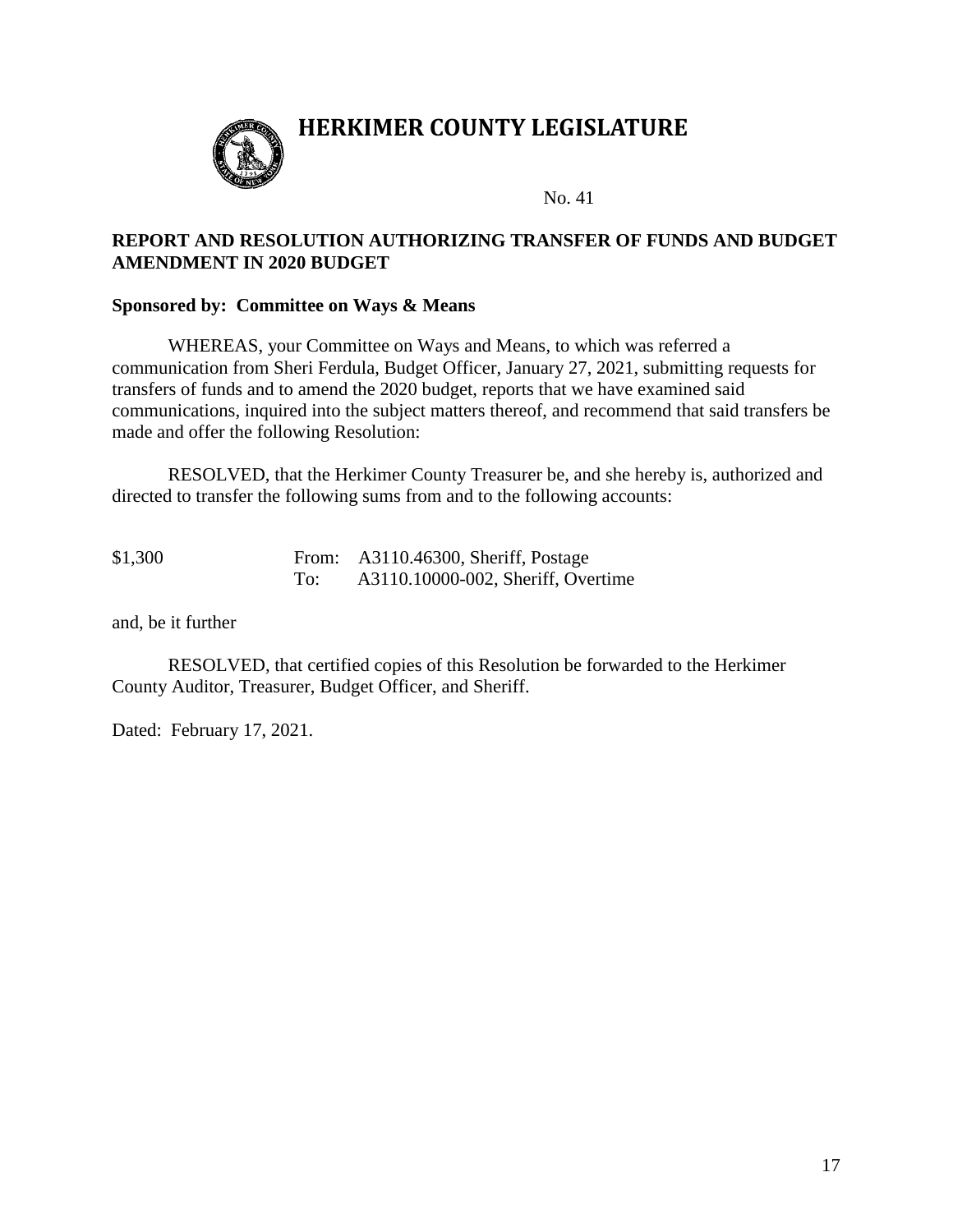

No. 42

# **REPORT AND RESOLUTION AUTHORIZING TRANSFER OF FUNDS AND BUDGET AMENDMENT IN 2021 BUDGET**

### **Sponsored by: Committee on Ways & Means**

WHEREAS, your Committee on Ways and Means, to which was referred a communication from Sheri Ferdula, Budget Officer, January 28, 2021, submitting requests for transfers of funds and to amend the 2021 budget, reports that we have examined said communications, inquired into the subject matters thereof, and recommend that said transfers be made and offer the following Resolution:

RESOLVED, that the Herkimer County Treasurer be, and she hereby is, authorized and directed to transfer the following sums from and to the following accounts:

| \$2,729.74 | From: | CD6292A.3002.46000.734, ET02-20, Youth out of School, |
|------------|-------|-------------------------------------------------------|
|            |       | Miscellaneous Expense                                 |
|            | To:   | CD6292A.3002.81000, ET02-20, Youth out of School,     |
|            |       | Retirement                                            |

and, be it further

RESOLVED, that certified copies of this Resolution be forwarded to the Herkimer County Auditor, Treasurer, Budget Officer, and Director of Employment & Training.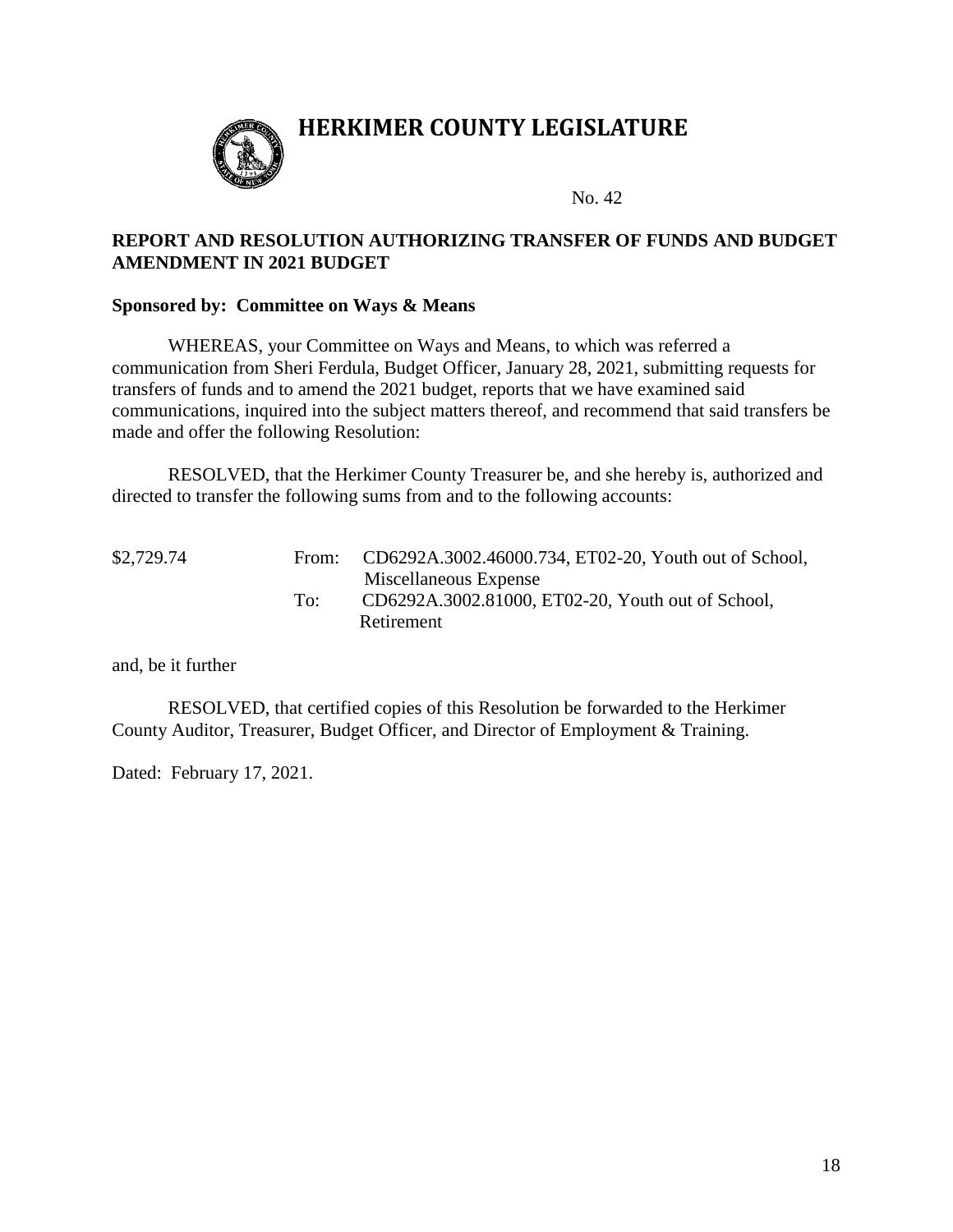

#### **REPORT AND RESOLUTION CREATING PROJECT AND AMENDING THE BUDGET**

#### **Sponsored by: Committee on Ways and Means**

WHEREAS, by letter dated January 28, 2021, Sheri Ferdula, Budget Officer/Purchasing Agent has advised that Resolution No. 3 of 2021 approved a grant performance agreement with Herkimer County HealthNet Inc., to be the pass-through for funding from the New York State Department of Health Rural Network Developmental Program; and

WHEREAS, letter further advises that an amendment to the 2021 budget and the creation of a project will be necessary to allow for the funds to be transferred; now, therefore, be it

RESOLVED, that the 2021 Herkimer County Budget is hereby amended as follows:

#### REVENUE

| A4018.3418, Health Care Network, Proj: 13-12  | From: \$0        | To: $$82,523$ |
|-----------------------------------------------|------------------|---------------|
| <b>EXPENSE</b>                                |                  |               |
| A4018.44000, Health Care Network, Proj: 13-12 | From: \$0<br>To: | \$82,523      |

and, be it further

RESOLVED, that certified copies of this Resolution be forwarded to the Herkimer County Treasurer, Auditor, Budget Officer, Commissioner of Social Services, and Executive Director of Herkimer County HealthNet.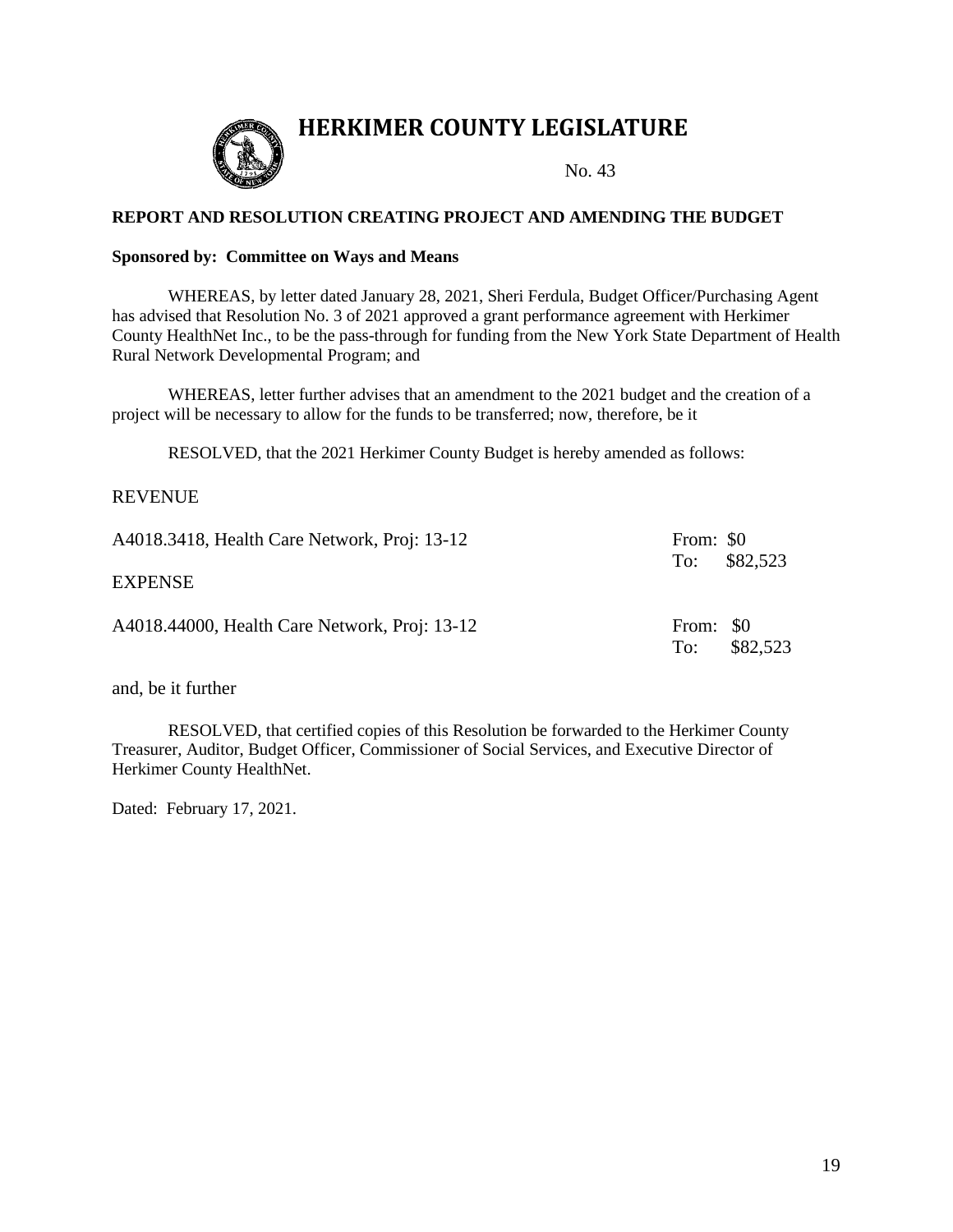

## **REPORT AND RESOLUTION APPROVING SEWER DISTRICT RESOLUTION HCSD-2021-01 AWARDING MAINTENANCE CONTRACT FOR GENERATOR**

### **Sponsored by: Committee on Natural Resources Committee on Ways and Means**

WHEREAS, by letter dated January 25, 2021, this Legislature is advised that by action on January 20, 2021, the Herkimer County Sewer District Board adopted a resolution awarding a maintenance contract for their generator/fire pump; and

WHEREAS, the resolution approves the maintenance contract with Power Generation  $\&$ Industrial Engines, Inc., for a three year agreement, to commence January 2021 for a total cost of \$2,314.62 per year; now, therefore, be it

RESOLVED, that the above described resolution is hereby approved for a maintenance contract for their generator/fire pump with Power Generation & Industrial Engines, Inc., for a three year agreement, for a total cost of \$2,314.62 per year; and, be it further

RESOLVED, that certified copies of this Resolution be forwarded to the Herkimer County Treasurer, Auditor, Budget Officer, Chief Plant Operator of the Herkimer County Sewer District, and Power Generation & Industrial Engines, Inc.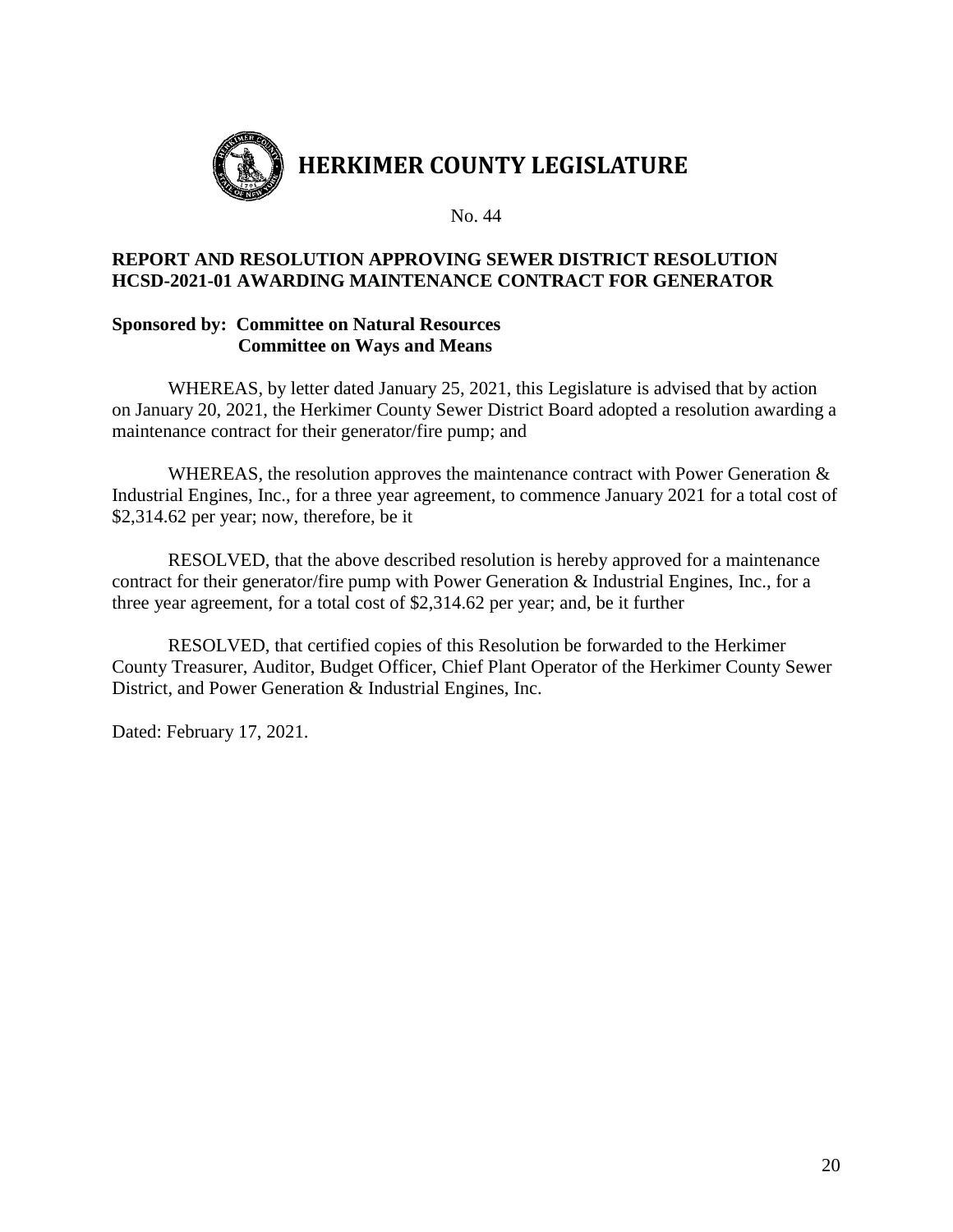

No. 45

# **REPORT AND RESOLUTION AUTHORIZING AN AGREEMENT FOR MAINTENANCE AND TESTING ON THE SPRINKLER/FIRE SUPPRESSION SYSTEM AT HERKIMER COUNTY CORRECTIONAL FACILITY**

# **Sponsored by: Committee on County Properties Committee on Ways and Means**

WHEREAS, by letter dated January 28, 2021 from Sheri Ferdula, Budget Officer/Purchasing Agent, this Legislature is advised of a request for an agreement with Condor Fire Sprinkler Company to perform the required maintenance and testing on the sprinkler/fire suppression system at the new correctional facility; and

WHEREAS, the cost for this service will be \$5,664.00 for a one year period; now, therefore, be it

RESOLVED, that the Chairman of this Legislature is hereby authorized to execute an agreement on behalf of the County of Herkimer with Condor Fire Sprinkler Company to provide maintenance and testing on the sprinkler/fire suppression system at the new correctional facility at a cost of \$5,664.00 for a one year period, with the terms and conditions of said agreement to be subject to the approval of the Herkimer County Attorney; and, be it further

RESOLVED, that certified copies of this Resolution be forwarded to the Herkimer County Treasurer, Auditor, Budget Officer, Sheriff, and Condor Fire Sprinkler Company.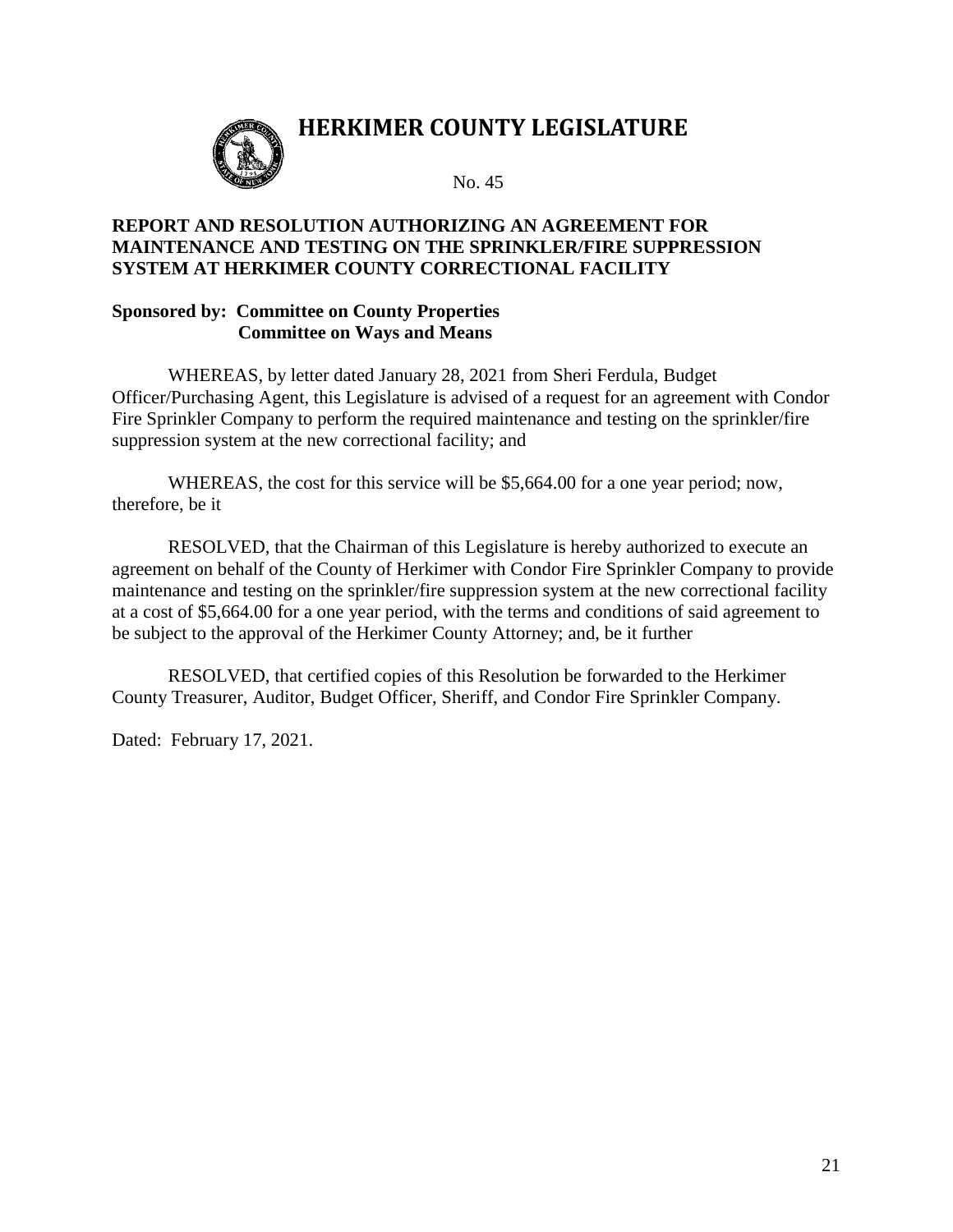

**HERKIMER COUNTY LEGISLATURE**

### **REPORT AND RESOLUTION AUTHORIZING RENEWAL OF AGREEMENT WITH STRATEGIC DEVELOPMENT SPECIALISTS TO RENDER PROFESSIONAL SERVICES REGARDING GRANT WRITING TO FURTHER ECONOMIC DEVELOPMENT IN HERKIMER COUNTY**

#### **Sponsored by: Committee on County Planning and Development Committee on Ways and Means**

WHEREAS, by letter dated January 28, 2021, James W. Wallace, Jr., County Administrator, has requested a contract renewal of the current agreement entered into with Strategic Development Specialists of Syracuse, New York, to provide services in connection with grant writing for projects for the County, the IDA and the College to further economic development projects in the County, to extend said agreement for an additional twelve month period through April 4, 2022; and

WHEREAS, the cost for such services will be \$5,000 per month plus incidentals, totaling \$3,000 annually, for the period April 5, 2021 through April 4, 2022, with all other terms of the agreement to remain in force and effect; now, therefore, be it

RESOLVED, that the Chairman of the Legislature is hereby authorized to enter into a renewal of the agreement with Strategic Development Specialists, P.O. Box 205, Syracuse, New York 13214, to provide professional services in connection with grant writing for projects for the County, the IDA and the College to further economic development projects in the County, at a cost of \$5,000 per month plus incidentals, totaling \$3,000 annually, to extend the contract for the period April 5, 2021 through April 4, 2022, with all other terms of the agreement to remain in full force and effect, and with said contract to be subject to approval of the Herkimer County Attorney; and, be it further

RESOLVED, that certified copies of this Resolution be forwarded to the Herkimer County Treasurer, Auditor, Budget Officer and Strategic Development Specialists.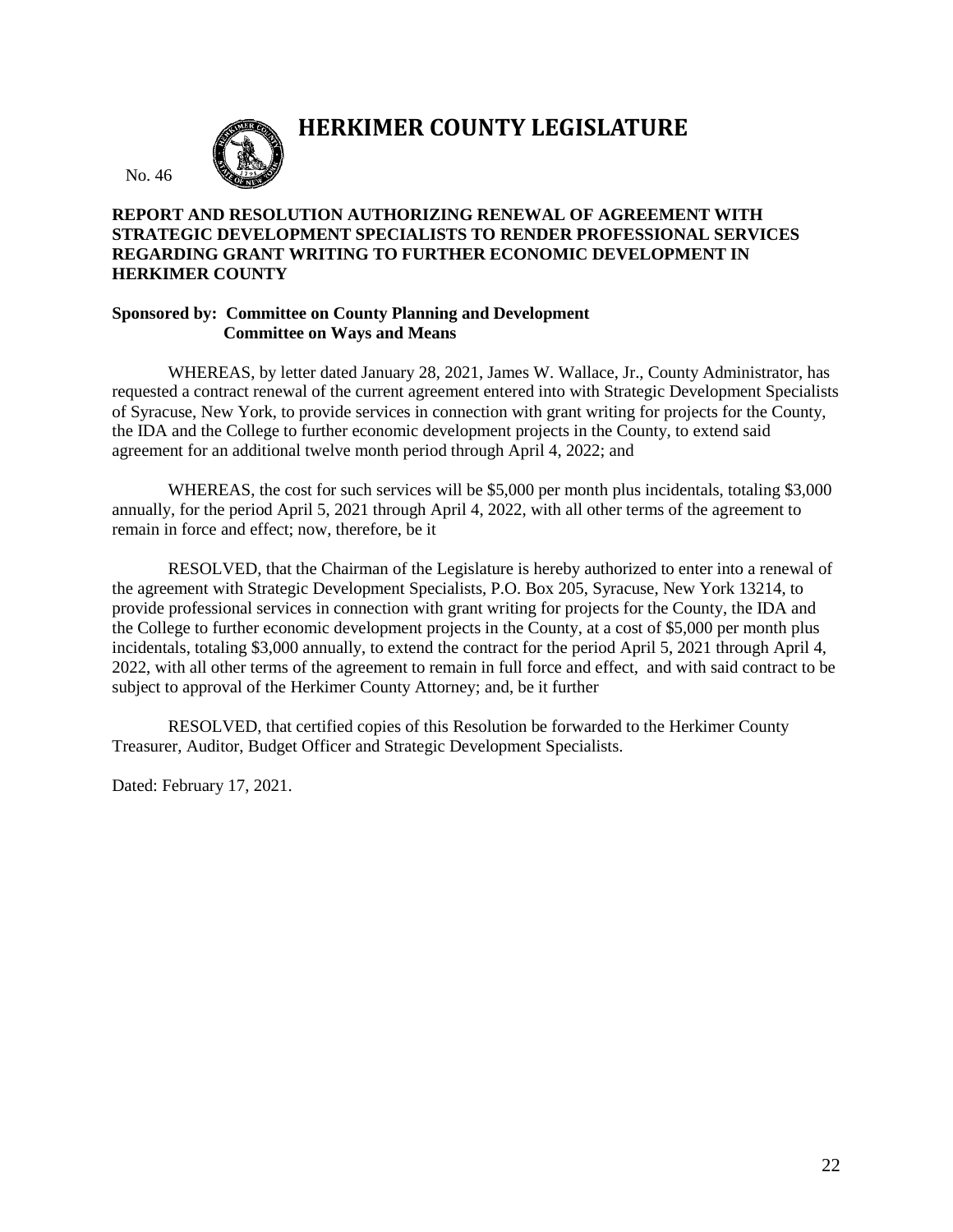

**HERKIMER COUNTY LEGISLATURE**

# **REPORT AND RESOLUTION AUTHORIZING OFFICE SPACE PERMIT AGREEMENT WITH THE MARY IMOGENE BASSETT HOSPITAL d/b/a BASSETT MEDICAL CENTER AT THE WORKING SOLUTIONS CAREER CENTER**

## **Sponsored by: Committee on County Planning and Development Committee on Ways and Means**

WHEREAS, Resolution No. 293 adopted on December 11, 2013, this Legislature authorized an Office Space Permit Agreement with the Mary Imogene Bassett Hospital d/b/a Bassett Medical Center to provide office space at the Working Solutions One Stop Center, with payment to the County to be in the amount of \$7,000 annually; and

WHEREAS, by further Resolutions, this Legislature authorized contracts for additional years and additional lease of space by Mary Imogene Bassett Hospital d/b/a Bassett Medical Center at the Working Solutions One Stop Center, the most recent being Resolution No. 325 of 2019; and

WHEREAS, by letter dated January 27, 2021, Karin Piseck, Director of Employment and Training has advised of a request to enter into a new Office Space Permit Agreement with the Mary Imogene Bassett Hospital for the period of January 1, 2021 to December 31, 2021 and to discount their fee from \$24,000 to \$12,000 per year due to the fact that over half of their staff are currently working from home and have been since March 2020; now, therefore, be it

RESOLVED, that the Chairman of this Legislature is hereby authorized to execute an Office Space Permit Agreement on behalf of the County of Herkimer to provide office space at the Working Solutions One Stop Center for use by The Mary Imogene Bassett Hospital d/b/a Bassett Medical Center in the amount of \$12,000 for the time period of January 1, 2021 to December 31, 2021, with terms and conditions subject to the approval of the Herkimer County Attorney; and, be it further

RESOLVED, that certified copies of this Resolution be forwarded to the Herkimer County Treasurer, Auditor, Budget Officer, Director of Employment and Training, and the Mary Imogene Bassett Hospital d/b/a Bassett Medical Center.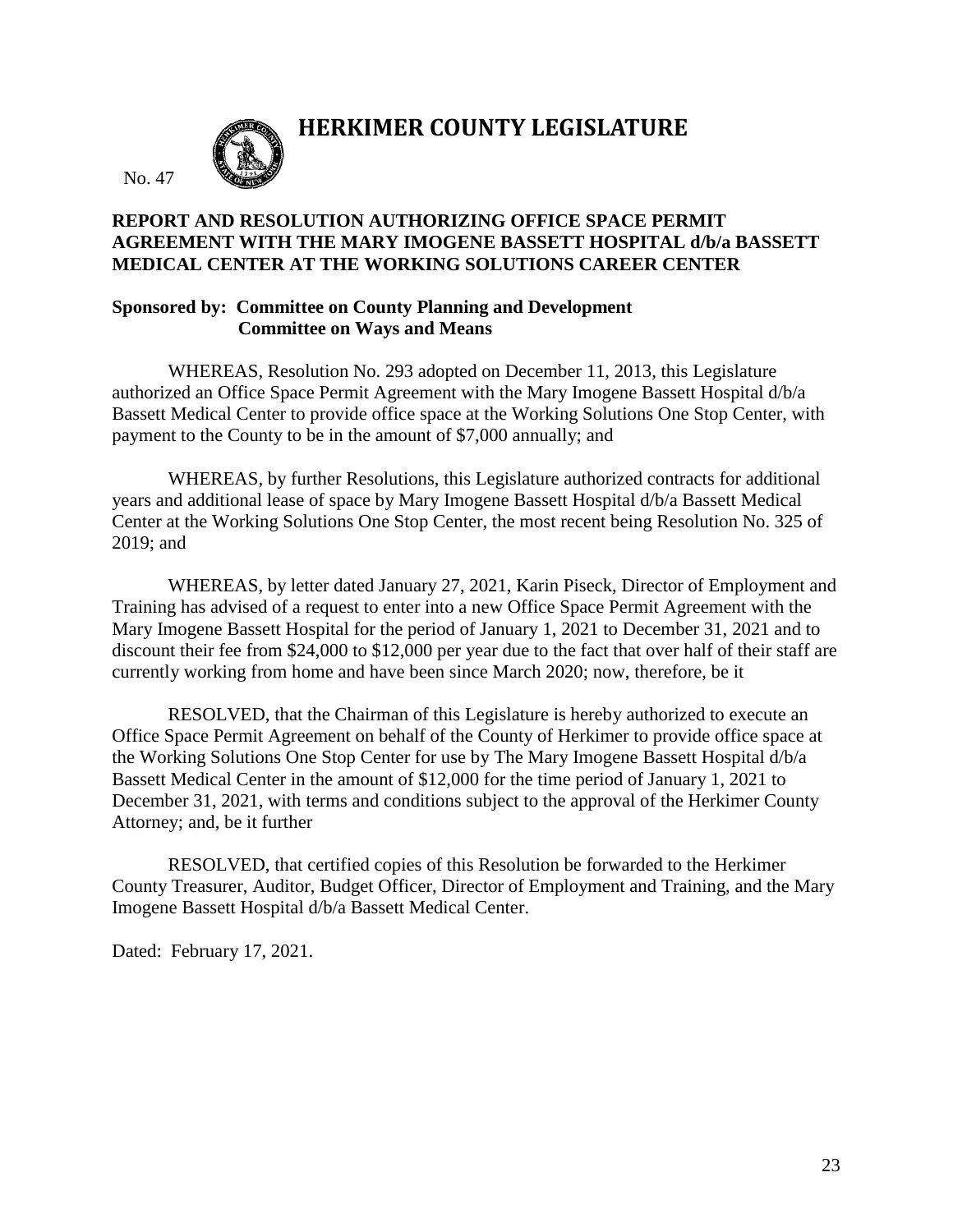

No. 48

# **REPORT AND RESOLUTION ACCEPTING FUNDING, CREATING ACCOUNT, AND AMENDING BUDGET IN DEPARTMENT OF SOCIAL SERVICES**

## **Sponsored by: Committee on Ways and Means**

WHEREAS, by letter dated February 3, 2021, from Timothy Seymour, Commissioner of Social Services, he has requested that this Legislature accept funding from the Redlich Horwitz Foundation in the amount of \$10,000; and

WHEREAS, by letter dated February 3, 2021 from Sheri A. Ferdula, Budget Officer/Purchasing Agent, this Legislature is advised that it is necessary to amend the Herkimer County Budget for 2021and create an expense account in connection with the receipt of said funding; now, therefore, be it

RESOLVED, that the above described funding is hereby accepted and that the 2021 budget be amended as follows:

| A6070B.1989G, RH Foundation, Departmental Income |           | From: \$2,000<br>To: $$12,000$ |
|--------------------------------------------------|-----------|--------------------------------|
| A6070B.22000, RH Foundation, Computer Equipment  | From: \$0 | To: $$10,000$                  |

and, be it further

RESOLVED, that certified copies of this Resolution be forwarded to the Herkimer County Treasurer, Auditor, Budget Officer, and Commissioner of Social Services.